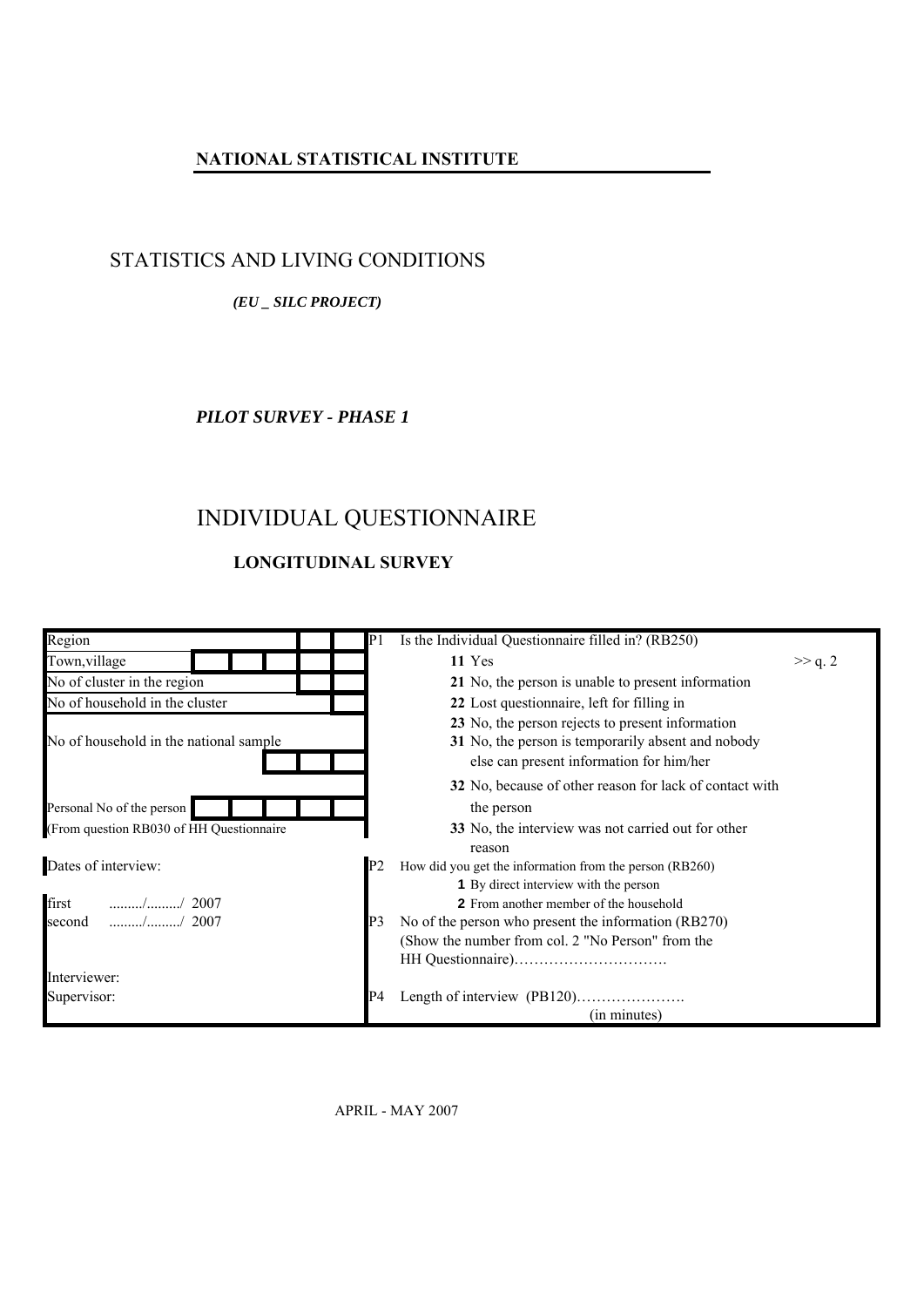| No             | <b>Questions</b><br><b>Answers</b>                                                                                                                                                                                                                                                                                                                                                                                                        | Code                                                                                          | Go to<br>quest<br>$N_2$ | Core<br>variable |
|----------------|-------------------------------------------------------------------------------------------------------------------------------------------------------------------------------------------------------------------------------------------------------------------------------------------------------------------------------------------------------------------------------------------------------------------------------------------|-----------------------------------------------------------------------------------------------|-------------------------|------------------|
|                | Interviewer! Please, specify wthether the person is aged 16 and over<br><b>SEX</b><br>$RB245 = 1$<br>male<br>female<br>$\rm{AGE}$                                                                                                                                                                                                                                                                                                         | 1<br>$\boldsymbol{2}$<br>.                                                                    |                         |                  |
|                | PART 1.<br><b>ACTIVE LIFE</b>                                                                                                                                                                                                                                                                                                                                                                                                             |                                                                                               |                         |                  |
|                |                                                                                                                                                                                                                                                                                                                                                                                                                                           |                                                                                               |                         |                  |
| P1             | Yes<br>Have you ever had a job?<br>No                                                                                                                                                                                                                                                                                                                                                                                                     | 1<br>$\sqrt{2}$                                                                               | $>>$ B. P4              |                  |
| P <sub>2</sub> | At what age did you start your first job?<br>Age                                                                                                                                                                                                                                                                                                                                                                                          | .                                                                                             |                         | PL190            |
| P <sub>3</sub> | How many years did you work in total?<br>years                                                                                                                                                                                                                                                                                                                                                                                            | .                                                                                             |                         | PL200            |
| P <sub>4</sub> | Have you changed your activity status during the last 12 months?<br>Yes<br>No                                                                                                                                                                                                                                                                                                                                                             | 1<br>$\overline{2}$                                                                           | $>>$ B. P6              |                  |
| P <sub>5</sub> | What is the most recent change?<br>employed >> unemployed<br>employed >> retired<br>employed >> other inactive<br>unemployed >> employed<br>unemployed >> retired<br>unemployed >> other inactive<br>retired $\gg$ employed<br>$retired \gg$ unemployed<br>retired >> other inactive<br>other inactive >> employed<br>other inactive >> unemployed<br>other inactive >> retired<br>PART 2. ECONOMIC ACTIVITY, EMPLOYMENT AND UNEMPLOYMENT | $\mathbf{1}$<br>$\overline{2}$<br>3<br>4<br>5<br>6<br>7<br>$\,$ 8 $\,$<br>9<br>10<br>11<br>12 |                         | PL180            |
|                |                                                                                                                                                                                                                                                                                                                                                                                                                                           |                                                                                               |                         |                  |
| <b>P6</b>      | Considering your everyday activities,<br>Working full-time<br>do you consider yourself mainly as ?<br>Working part-time<br>Unemployed<br>Student, pupil<br>Retired or given up business<br>Incapable to work due to disability<br>In compulsory military service<br>Doing domestic tasks<br>Other inactive person                                                                                                                         | 1<br>$\overline{c}$<br>3<br>$\overline{4}$<br>5<br>6<br>$\tau$<br>8<br>9                      |                         | PL030            |
| P7             | During the last week, did you do any paid work (in cash or in kind) for at least one hour ?<br>Yes<br>No                                                                                                                                                                                                                                                                                                                                  | $\mathbf{1}$<br>$\overline{2}$                                                                | >> B. P22               | PL035            |
| ${\bf P8}$     | Although you did not work in a paid job during the<br>last week, do you have a paid job (or business) from which<br>you was temporarily absent (due to illness, leave, maternity leave,<br>Yes<br>bad weather and other) and to which you will return after some time?<br>No                                                                                                                                                              | 1<br>$\overline{2}$                                                                           | $>>B$ . P22             |                  |
| P <sub>9</sub> | Did you do anything to find a job during the last 4 weeks?<br>Yes<br>No                                                                                                                                                                                                                                                                                                                                                                   | 1<br>$\mathbf{2}$                                                                             | >> B. P11               | PL020            |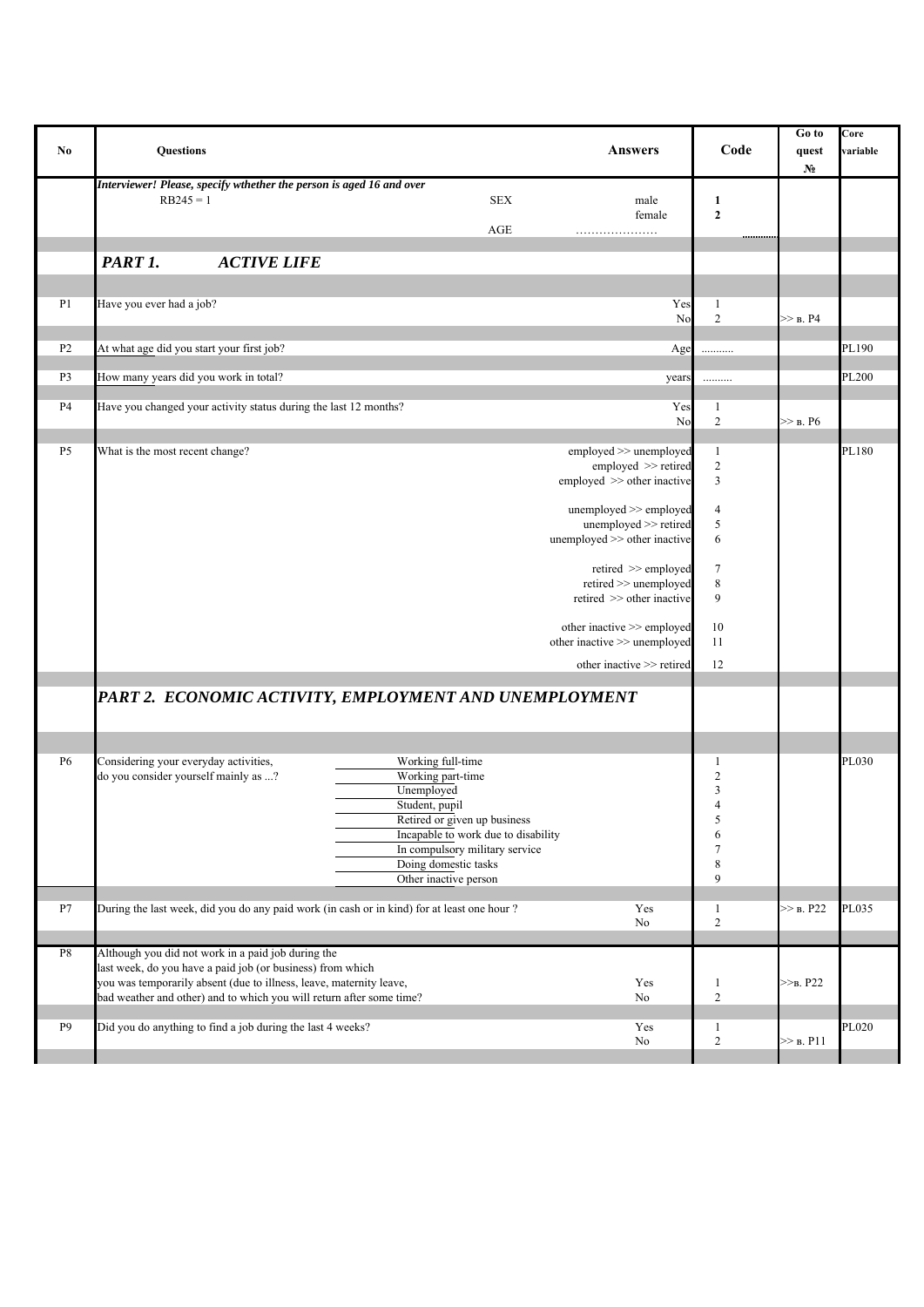| No              | <b>Ouestions</b><br><b>Answers</b>                                                                                                                                                                                                                                                                                                                                                                                                                                                                                                                                                     | Code                                                                                                                                 | Go to<br>quest<br>$N_2$                                                             | Core<br>variable |
|-----------------|----------------------------------------------------------------------------------------------------------------------------------------------------------------------------------------------------------------------------------------------------------------------------------------------------------------------------------------------------------------------------------------------------------------------------------------------------------------------------------------------------------------------------------------------------------------------------------------|--------------------------------------------------------------------------------------------------------------------------------------|-------------------------------------------------------------------------------------|------------------|
| P10             | Which of the listed below methods did you use in order to find a job during the last 4 weeks?<br>Answer 'Yes' or 'No' for each alternative.<br>It is possible to tick more than one "Yes" box<br>5.1 Contacted a public employment agency<br>5.2 Contacted a private employment agency<br>5.3 Applied directly to employers<br>5.4 Asked friends, relatives, unions, etc.<br>5.5 Inserted or answered advertisements in newspapers, journals or Internet                                                                                                                               | Yes<br>No<br>2<br>2<br>2<br>-1                                                                                                       |                                                                                     | PL020            |
|                 | 5.6 Took interview, test or examination<br>5.7 Took steps to start own business in agriculture<br>5.8 Took steps to start own business different from agriculture<br>5.9 Waiting for results from employers outside of the<br>private sector where you have been a candidate<br>5.10 Other                                                                                                                                                                                                                                                                                             | 2<br>$\overline{2}$<br>2<br>$\overline{c}$<br>$\mathbf{1}$<br>2                                                                      |                                                                                     |                  |
|                 | Interviewer:<br>Please, check the answers to the subquestion of question 10!<br>In case the answers to all subquestion are "No"<br>In case there is at least one "Yes"                                                                                                                                                                                                                                                                                                                                                                                                                 |                                                                                                                                      | >> B. P11<br>>> B. P12                                                              |                  |
| P11             | Which of the following reasons best describe why you are not<br>seeking work?<br>Already found a job and will start in less than 3 months<br>Already found a job and will start in more than 3 months<br>Expecting to start the job after forced leave<br>Expecting proposal for a job from a public employment agency<br>Expecting results from employers of the public sector<br>Expecting the active season to start<br>Illness/disability<br>Family obligations<br>Student (incl. qualification courses)<br>Pensioner<br>Military service<br>Does not believe that will find a job | -1<br>$\overline{2}$<br>$\overline{\mathbf{3}}$<br>$\overline{4}$<br>5<br>6<br>$\overline{7}$<br>8<br>$\mathbf{Q}$<br>10<br>11<br>12 | $>>$ B. P13<br>>> B. P13<br>>> B. P13<br>$\gg$ B. P13<br>$>>$ B. P13<br>$>>$ B. P13 | PL010            |
| P12             | Other reasons<br>In case you found a job now, would you be able to start work immediately,<br>within 2 weeks?<br>Yes                                                                                                                                                                                                                                                                                                                                                                                                                                                                   | 13<br>-1                                                                                                                             | >> B. P13<br>$\gg$ B. P13                                                           | PL025            |
|                 | No<br>2.1. DATA ON THE LAST JOB OF PERSONS,<br>WHO DO NOT WORK AT THE MOMENT                                                                                                                                                                                                                                                                                                                                                                                                                                                                                                           | $\overline{2}$                                                                                                                       | $>>$ B. P13                                                                         |                  |
| P <sub>13</sub> | In what year did you last work?<br>Year<br>In case the persons have never work $>> P42$<br>Month                                                                                                                                                                                                                                                                                                                                                                                                                                                                                       | .<br>.                                                                                                                               |                                                                                     |                  |
| P14             | What was your occupation in your last<br>job?                                                                                                                                                                                                                                                                                                                                                                                                                                                                                                                                          |                                                                                                                                      |                                                                                     |                  |
| P15             | Industry?                                                                                                                                                                                                                                                                                                                                                                                                                                                                                                                                                                              | .                                                                                                                                    |                                                                                     |                  |
| P <sub>16</sub> | In your last job you were?<br>Employer with employees<br>Self-employed<br>Employee<br>Family worker                                                                                                                                                                                                                                                                                                                                                                                                                                                                                    | $\mathbf{1}$<br>$\overline{c}$<br>3<br>$\overline{4}$                                                                                | >> B. P20<br>>> B. P20<br>$>>$ B. P17<br>>> B. P20                                  |                  |
| P17             | What kind of contract did you have with your employer?<br>Permanent<br>Temporary<br>Working without written contract                                                                                                                                                                                                                                                                                                                                                                                                                                                                   | $\mathbf{1}$<br>$\overline{\mathbf{c}}$<br>$\overline{\mathbf{3}}$                                                                   |                                                                                     |                  |
| P <sub>18</sub> | Did you supervise or manage any personnel in your job?<br>Yes<br>No                                                                                                                                                                                                                                                                                                                                                                                                                                                                                                                    | $\overline{2}$                                                                                                                       | >> B. P20                                                                           |                  |
| P <sub>19</sub> | Did you have any say on the pay or promotion of the people you<br>Yes<br>supervise or manage?<br>No                                                                                                                                                                                                                                                                                                                                                                                                                                                                                    | $\mathbf{1}$<br>$\overline{c}$                                                                                                       |                                                                                     |                  |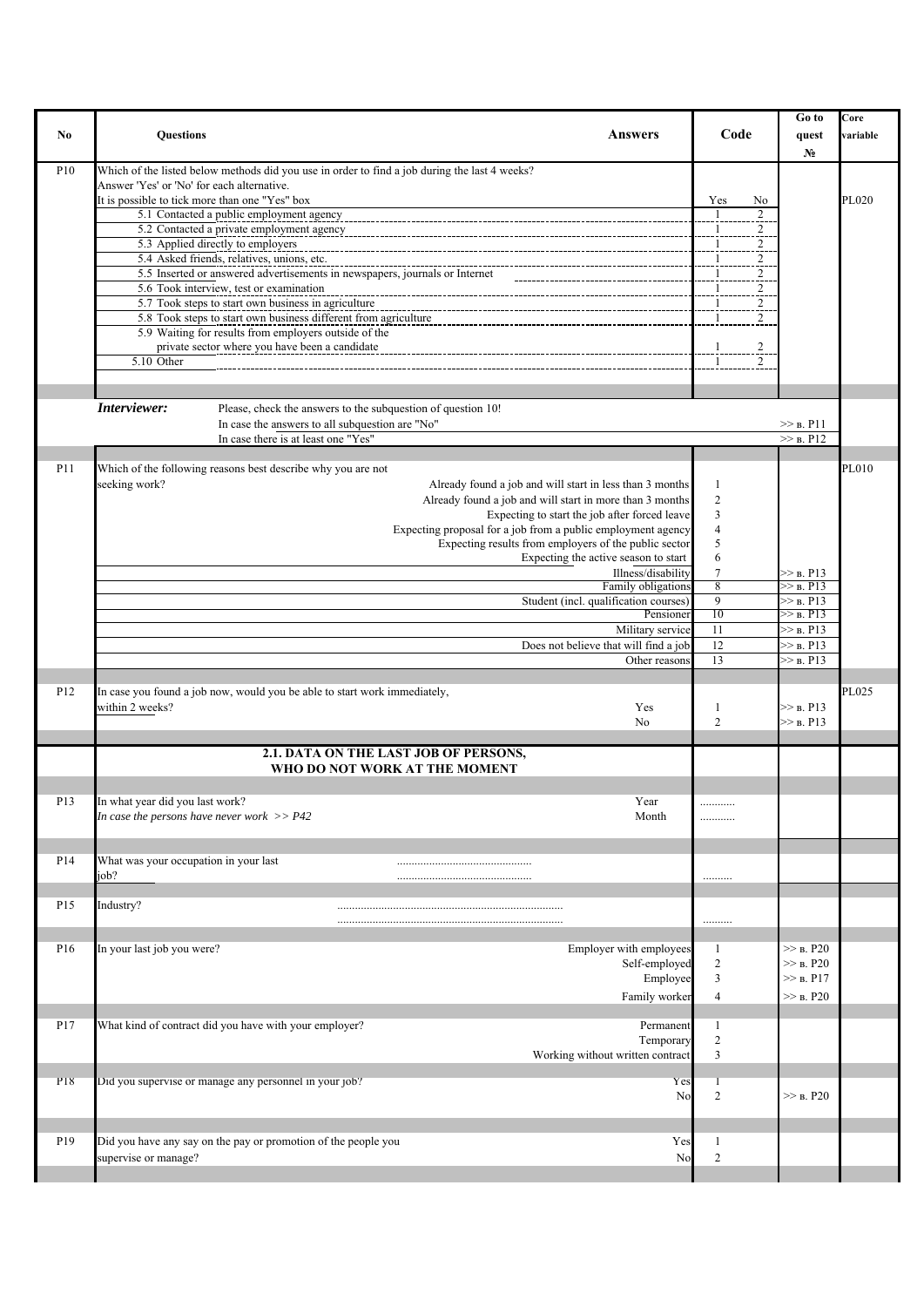| No               | <b>Ouestions</b><br><b>Answers</b>                                                                                                                                                                                                                                                                                   |           | Code                                                  | Go to<br>quest<br>$N_2$                                                        | Core<br>variable |
|------------------|----------------------------------------------------------------------------------------------------------------------------------------------------------------------------------------------------------------------------------------------------------------------------------------------------------------------|-----------|-------------------------------------------------------|--------------------------------------------------------------------------------|------------------|
| P <sub>20</sub>  | Did you pay social insurance contribution in this job?                                                                                                                                                                                                                                                               | Yes<br>No | 1<br>$\overline{2}$                                   | >> B. P21<br>$>>$ B. P42                                                       |                  |
| P <sub>2</sub> 1 | How much did you pay on social insurance contributions?                                                                                                                                                                                                                                                              | levs      | .                                                     | >> B. P42                                                                      |                  |
|                  | 2.2. DATA ON THE MAIN JOB OF PERSONS<br><b>WORKING AT THE MOMENT</b>                                                                                                                                                                                                                                                 |           |                                                       |                                                                                |                  |
|                  |                                                                                                                                                                                                                                                                                                                      |           |                                                       |                                                                                |                  |
| P <sub>22</sub>  | Considering your main job, when did you start working here?<br>month                                                                                                                                                                                                                                                 | year      | .<br>.                                                |                                                                                |                  |
| P <sub>23</sub>  | What is your occupation in this job?                                                                                                                                                                                                                                                                                 |           |                                                       |                                                                                | PL050            |
| P <sub>24</sub>  | Industry?                                                                                                                                                                                                                                                                                                            |           |                                                       |                                                                                | PL110            |
| P <sub>25</sub>  | Employer with employees<br>In your main job you are?<br>Self-employed<br>Employee<br>Family worker                                                                                                                                                                                                                   |           | 1<br>$\overline{c}$<br>3<br>$\overline{4}$            |                                                                                | PL040            |
| P <sub>26</sub>  | Are you?<br>Employee in private company<br>Employee in public, minicipal company<br>Self-employed in own business,<br>freelancer<br>Member of produsers' cooperative society<br>Family worker in a family business or<br>on a family farm without payment<br>Can not decide                                          |           | 1<br>$\overline{2}$<br>3<br>$\overline{4}$<br>5<br>6  | $>>$ B. P27<br>$>>$ B. P27<br>>> в. P29<br>>> B. P29<br>>> B. P29<br>>> B. P29 |                  |
| P <sub>27</sub>  | What is the kind of your working contract?<br>Labour agreement<br>Official contract<br>Civil contract<br>Other contract<br>No written contract                                                                                                                                                                       |           | 1<br>$\overline{2}$<br>3<br>$\overline{4}$<br>5       | $>>B$ , P29                                                                    |                  |
| P <sub>28</sub>  | What is the type of your working contract?<br>Permanent<br>Temporary                                                                                                                                                                                                                                                 |           | 1<br>$\overline{2}$                                   |                                                                                | PL140            |
| P <sub>29</sub>  | What is the size of the company, enterprise, organisation,<br>Exact number of 1 to 10<br>etc. you are working for?<br>$11 - 19$<br>(in case there are branches, indicate the size of the<br>$20 - 49$<br>unit where you are working!)<br>50 and more<br>Don't know, but less than 11<br>Don't know, but more than 10 |           | .<br>11<br>12<br>13<br>14<br>15                       |                                                                                | PL130            |
| P30              | How many hours per week do you usually work in your main job?<br>include also overtime)                                                                                                                                                                                                                              | Hours     | .                                                     |                                                                                | PL060            |
| P31              | You said you are working hours per week in your main job.<br>How much are you paid for this job (including payments<br>for overtime)?<br>P31.1<br>Gross<br>levs<br>P31.2<br><b>Net</b><br>levs                                                                                                                       |           | .                                                     |                                                                                | PY040            |
| P32              | Do you pay social insurance contibutions in this job?<br>Yes, for pension only<br>Yes, for health care only                                                                                                                                                                                                          | Yes<br>No | $\mathbf{1}$<br>$\overline{c}$<br>3<br>$\overline{4}$ | $>>$ B. P34                                                                    |                  |
| P33              | How much do you pay on social insurance contributions?<br>Don't know                                                                                                                                                                                                                                                 | levs      | .<br>99999                                            |                                                                                |                  |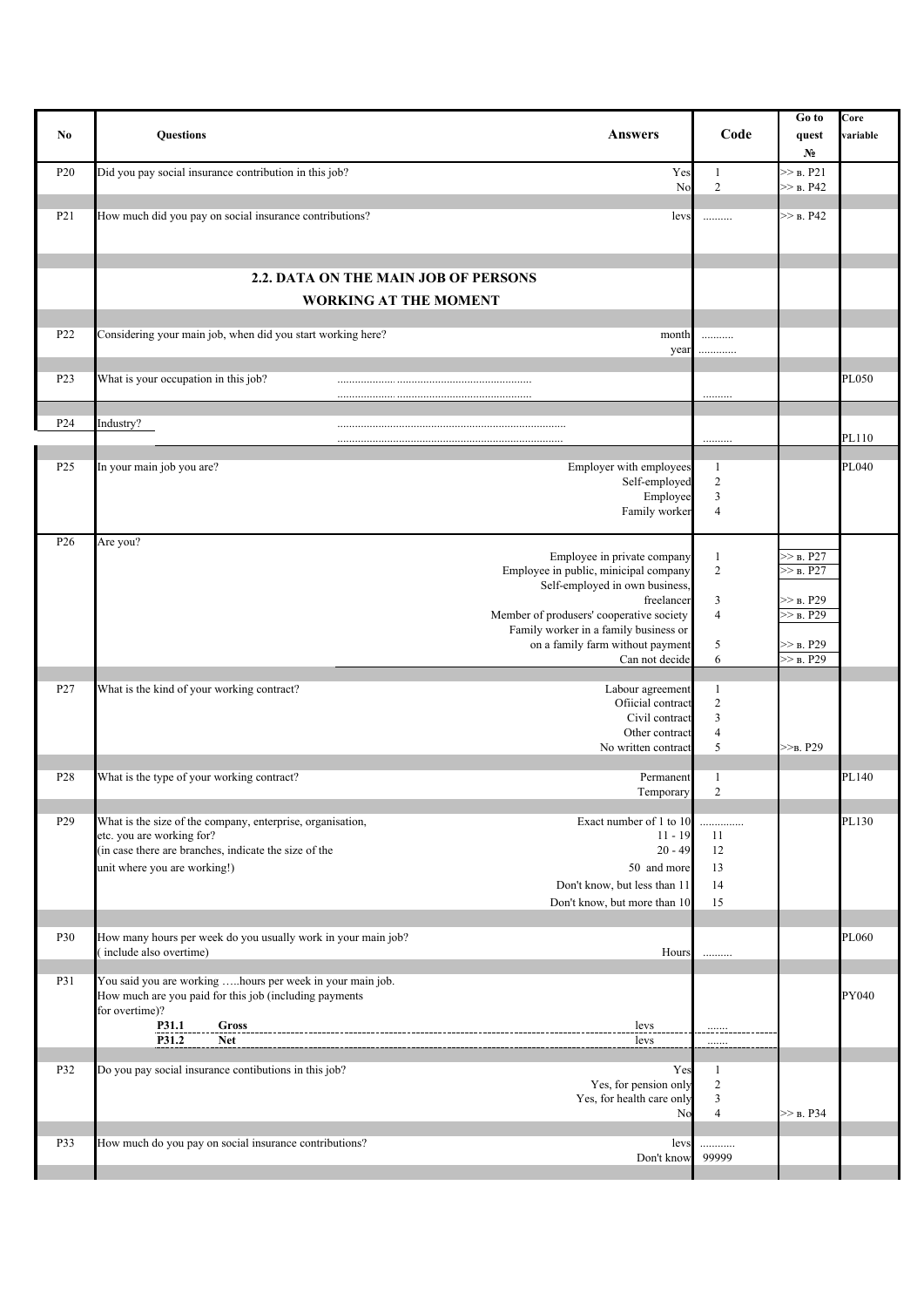| No  | <b>Questions</b>                                                                                                                                                                                                                                                                                                                               |                                                                                                                        |                                                                                                                            |                                                            |                                                                                            |                                                                                                  |                                                  | <b>Answers</b>                                                                                                                                                                                                                                                                                                     | Code                                                                   | Go to<br>quest<br>N <sub>2</sub> | Core<br>variable                                                                  |
|-----|------------------------------------------------------------------------------------------------------------------------------------------------------------------------------------------------------------------------------------------------------------------------------------------------------------------------------------------------|------------------------------------------------------------------------------------------------------------------------|----------------------------------------------------------------------------------------------------------------------------|------------------------------------------------------------|--------------------------------------------------------------------------------------------|--------------------------------------------------------------------------------------------------|--------------------------------------------------|--------------------------------------------------------------------------------------------------------------------------------------------------------------------------------------------------------------------------------------------------------------------------------------------------------------------|------------------------------------------------------------------------|----------------------------------|-----------------------------------------------------------------------------------|
| P34 | Do you supervise or manage any personnel in your job?<br>(manages/controls the work of others although<br>he/she may not be in a manager's position)                                                                                                                                                                                           |                                                                                                                        |                                                                                                                            |                                                            |                                                                                            |                                                                                                  |                                                  | Yes<br>No                                                                                                                                                                                                                                                                                                          | $\mathbf{1}$<br>$\overline{2}$                                         |                                  | PL150                                                                             |
| P35 | Do you have any say on the pay or promotion of the people you<br>supervise or manage?                                                                                                                                                                                                                                                          |                                                                                                                        |                                                                                                                            |                                                            |                                                                                            |                                                                                                  |                                                  | Yes<br>No                                                                                                                                                                                                                                                                                                          | $\mathbf{1}$<br>$\overline{2}$                                         |                                  | PL150                                                                             |
| P36 | Have you changed your job during the last 12 months?                                                                                                                                                                                                                                                                                           |                                                                                                                        |                                                                                                                            |                                                            |                                                                                            |                                                                                                  |                                                  | Yes<br>No                                                                                                                                                                                                                                                                                                          | 1<br>$\sqrt{2}$                                                        | $>>$ B. P38                      | PL160                                                                             |
| P37 | What was the MAIN reason for you to leave<br>your previous job?                                                                                                                                                                                                                                                                                |                                                                                                                        |                                                                                                                            |                                                            |                                                                                            | of staff, early retirement, dismissal, other)<br>Child care and care for other household members |                                                  | To take up/to seek better job<br>Termination of a seasonal job<br>Obliged to stop by the employer (bancrupcy, reduction<br>Sele or closure of own/family<br>business<br>Partner's job required us to move<br>to another area or marriage<br>Other reasons                                                          | $\mathbf{1}$<br>$\overline{2}$<br>3<br>4<br>5<br>6<br>$\tau$           |                                  | PL170                                                                             |
| P38 | Do you have more than one (second, third, etc.) job at the moment?                                                                                                                                                                                                                                                                             |                                                                                                                        |                                                                                                                            |                                                            |                                                                                            |                                                                                                  |                                                  | Yes<br>No                                                                                                                                                                                                                                                                                                          | $\mathbf{1}$<br>$\overline{2}$                                         |                                  | PL100                                                                             |
| P39 | How many hours do you usually work in all your additional<br>jobs?                                                                                                                                                                                                                                                                             |                                                                                                                        |                                                                                                                            |                                                            |                                                                                            |                                                                                                  |                                                  | hours                                                                                                                                                                                                                                                                                                              | .                                                                      |                                  | PL100                                                                             |
| P40 | Interviewer:                                                                                                                                                                                                                                                                                                                                   | In case the hours shown in q.30 and q.39 are less than 30 - mark 1<br>in all other cases - mark 2                      |                                                                                                                            |                                                            |                                                                                            |                                                                                                  |                                                  |                                                                                                                                                                                                                                                                                                                    |                                                                        |                                  |                                                                                   |
|     |                                                                                                                                                                                                                                                                                                                                                |                                                                                                                        |                                                                                                                            |                                                            | Usual weekly working time less than 30 hours<br>Usual weekly working time 30 hours or more |                                                                                                  |                                                  |                                                                                                                                                                                                                                                                                                                    | 1<br>$\overline{2}$                                                    | >> B. P41<br>$>>$ B. P42         |                                                                                   |
| P41 | What is the main reason to work less than 30 hours                                                                                                                                                                                                                                                                                             |                                                                                                                        |                                                                                                                            |                                                            |                                                                                            |                                                                                                  |                                                  | Education or training<br>Personal illness or disability<br>Want to work more hours but cannot find a job(s) or work more hours<br>Do not want to work more hours<br>Number of hours in all job(s) are considered as full time<br>Family reasons (child care or care for another household member)<br>Other reasons | 1<br>$\overline{c}$<br>$\overline{3}$<br>$\overline{4}$<br>5<br>6<br>7 |                                  | PL120                                                                             |
| P42 | PART 3.<br>The next question relates to your activity status for separate monts of 2006,<br>i.e. whether you worked, were unemployed etc<br>Employed<br>part<br>full<br>Месец<br>time<br>time<br>$\overline{2}$<br>Jan<br>1<br>$\overline{2}$<br>Feb<br>$\overline{c}$<br>Mar<br>1<br>$\overline{c}$<br>Apr<br>1<br>$\overline{c}$<br>May<br>1 | <b>INCOME FOR 2006</b><br>3.1. ECONOMIC ACTIVITY DURING 2006<br>Self-employed<br>full<br>time<br>3<br>3<br>3<br>3<br>3 | part<br>time<br>$\overline{4}$<br>$\overline{4}$<br>$\overline{4}$<br>$\overline{4}$<br>$\overline{4}$                     | Unemployed Pensioner<br>5<br>5<br>$\sqrt{5}$<br>5<br>5     | 6<br>6<br>6<br>6<br>6                                                                      | Student<br>7<br>$\overline{7}$<br>$\tau$<br>7<br>$\tau$                                          | Other<br>inactive<br>8<br>8<br>$\,8\,$<br>8<br>8 | Military<br>service<br>9<br>9<br>9<br>9<br>9                                                                                                                                                                                                                                                                       |                                                                        |                                  | <b>PL210A</b><br><b>PL210B</b><br><b>PL210C</b><br><b>PL210D</b><br><b>PL210E</b> |
|     | $\sqrt{2}$<br>Jun<br>1<br>$\overline{2}$<br>Jul<br>$\mathbf{1}$<br>$\sqrt{2}$<br>Aug<br>1<br>$\sqrt{2}$<br>Sep<br>$\overline{c}$<br>Oct<br>$\mathbf{1}$<br>$\overline{c}$<br>Nov<br>1<br>$\overline{2}$<br>Dec<br>1                                                                                                                            | 3<br>3<br>3<br>3<br>3<br>3<br>$\overline{3}$                                                                           | $\overline{4}$<br>$\overline{4}$<br>$\overline{4}$<br>$\overline{4}$<br>$\overline{4}$<br>$\overline{4}$<br>$\overline{4}$ | 5<br>5<br>$\sqrt{5}$<br>$\sqrt{5}$<br>5<br>$\sqrt{5}$<br>5 | 6<br>6<br>6<br>6<br>6<br>6<br>6                                                            | $\tau$<br>$\overline{7}$<br>$\tau$<br>$\tau$<br>$\tau$<br>$\tau$<br>$\overline{7}$               | 8<br>8<br>8<br>8<br>8<br>8<br>8                  | 9<br>9<br>9<br>9<br>9<br>9<br>$\overline{9}$                                                                                                                                                                                                                                                                       |                                                                        |                                  | <b>PL210F</b><br>PL210G<br>PL210H<br>PL210I<br>PL210J<br><b>PL210K</b><br>PL210L  |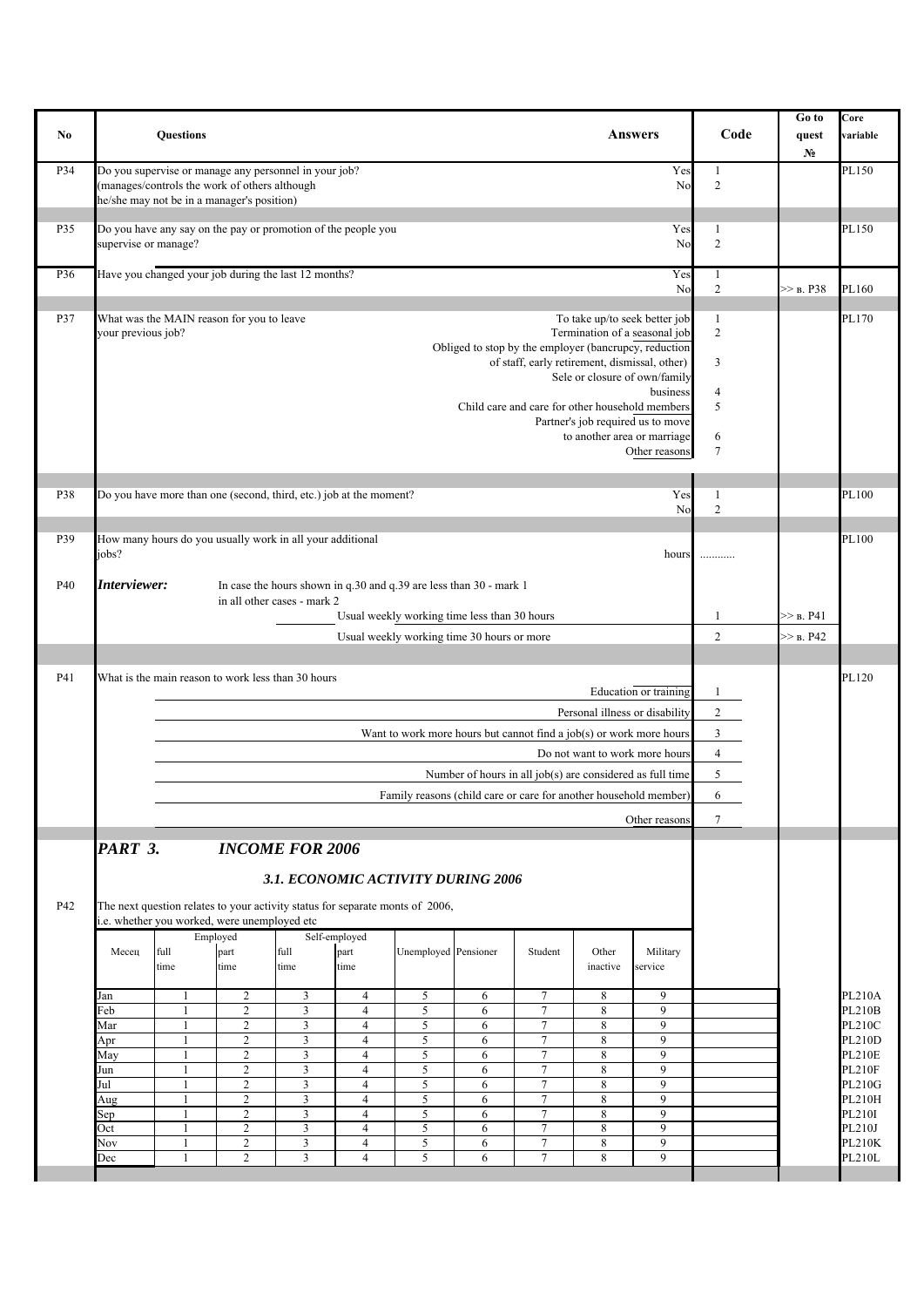| No              | <b>Questions</b>                                                                                                                                                                                                                                                                                                        | <b>Answers</b>                                                   | Code                                                                                                                       | Go to<br>quest<br>$N_2$     | Core<br>variable |
|-----------------|-------------------------------------------------------------------------------------------------------------------------------------------------------------------------------------------------------------------------------------------------------------------------------------------------------------------------|------------------------------------------------------------------|----------------------------------------------------------------------------------------------------------------------------|-----------------------------|------------------|
| P43             | Did you receive an income from labour activity<br>(no matter permanent or temporary job)                                                                                                                                                                                                                                | Yes<br>No                                                        | 1<br>$\overline{2}$                                                                                                        | $>>$ B. P44<br>$>>$ B. P60N | PY010            |
|                 | 3.2. INCOME OF PERSONS WHO HAVE BEEN WORKING AS EMPLOYEES IN 2006                                                                                                                                                                                                                                                       |                                                                  |                                                                                                                            |                             |                  |
| P44             | Interviewers! Please, specify how long the person has worked as:<br>Employee \full time\<br>P44.1<br>P44.2<br>Employee \part time\                                                                                                                                                                                      | months<br>months                                                 |                                                                                                                            |                             |                  |
| P45             | Do you know your GROSS income for 2006 (from all jobs if more than one)?<br>(Gross income = income before deductions)                                                                                                                                                                                                   | Yes<br>No                                                        | 1<br>$\overline{2}$                                                                                                        | >> B. P47                   | <b>PY010G</b>    |
| P46             | What is your GROSS income for 2006?                                                                                                                                                                                                                                                                                     | levs                                                             | .                                                                                                                          |                             | PY010G HY        |
| P47             | Do you know your NET income for 2006<br>Net income = income after deductions)                                                                                                                                                                                                                                           | Yes<br>No                                                        | 1<br>$\overline{2}$                                                                                                        | $>>B$ , P49                 | <b>PY010N</b>    |
| <b>P48</b>      | What is your NET income for 2006?                                                                                                                                                                                                                                                                                       | levs                                                             | .                                                                                                                          |                             | PY010N H         |
| P49             | How much were you paid in 2006 (in case you were paid)?<br>Could you please give details on your GROSS and NET income!<br>P49.1<br>Gross income<br>P49.2<br>Net income<br>P49.3<br>Period (week, month)                                                                                                                 | levs<br>levs<br>week<br>month                                    | $\overline{2}$                                                                                                             |                             | PY010/<br>HY140  |
| P <sub>50</sub> | How long did you receive this income in 2006?                                                                                                                                                                                                                                                                           | Number<br>Period:<br>weeks<br>months                             | .<br>1<br>$\overline{2}$                                                                                                   |                             | PY010/<br>HY140  |
| P51             | Did your employers pay your social insurance contributions?                                                                                                                                                                                                                                                             | Yes<br>No                                                        | 1<br>$\overline{2}$                                                                                                        | $>>$ B. P53                 |                  |
| P <sub>52</sub> | What is the sum, on which basis your employers paid your social insurance contributions?                                                                                                                                                                                                                                | levs                                                             | .                                                                                                                          |                             |                  |
| P53             | Were you paid any of the listed payments in 2006?<br>P53.1<br>Supplement for overtime<br>P53.2<br>Commissions<br>P53.3<br>Tips<br>P53.4<br>Profit sharing<br>P53.5<br>Stock options<br>P53.6<br>Allowances for working in remote locations<br>P53.7<br>Bonuses (for Christmas, Easter, etc.)<br>P53.8<br>Other payments |                                                                  | Yes<br>No.<br>$\overline{c}$<br>2<br>2<br>$\overline{\mathbf{c}}$<br>$\overline{c}$<br>$\overline{c}$<br>2<br>$\mathbf{1}$ |                             | PY010            |
|                 | Interviewer:<br>In case there is at least one answer "Yes"<br>In case all answers "No"                                                                                                                                                                                                                                  |                                                                  |                                                                                                                            | $>>$ B. P54<br>>> B. P56    |                  |
|                 |                                                                                                                                                                                                                                                                                                                         |                                                                  |                                                                                                                            |                             |                  |
| P54             | What is the GROSS and NET amount of all additional<br>Gross amount<br>payments shown by you in q. 53 and received in 2006?<br>Net amount                                                                                                                                                                                | levs<br>levs                                                     | <br>                                                                                                                       |                             | PY010/<br>HY140  |
| P <sub>55</sub> | Are these additional payments excluded or included from/in<br>pointed by you gross and net amounts?                                                                                                                                                                                                                     | Yes, excluded from these amounts<br>No, included inthese amounts | 1<br>$\overline{2}$                                                                                                        |                             | PY010            |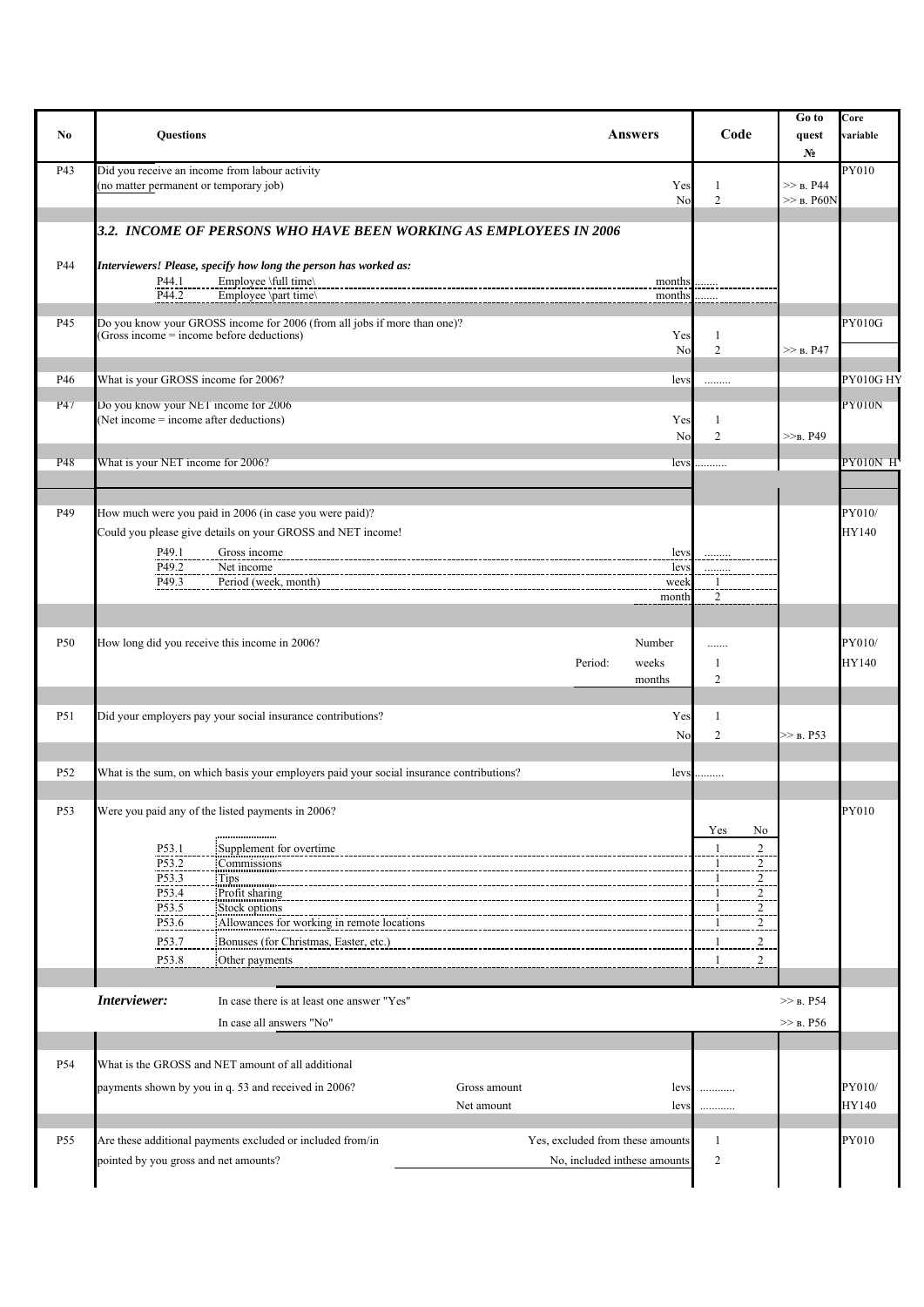| N <sub>0</sub>  | <b>Questions</b>                                                                                                                                                                                                                                                                   | Answers               | Code                |                              | Go to<br>quest<br>No | Core<br>variable |
|-----------------|------------------------------------------------------------------------------------------------------------------------------------------------------------------------------------------------------------------------------------------------------------------------------------|-----------------------|---------------------|------------------------------|----------------------|------------------|
|                 |                                                                                                                                                                                                                                                                                    |                       |                     |                              |                      |                  |
| P56             | Did you get free or at reduced price any of the listed goods or sercices in 2006:                                                                                                                                                                                                  | Yes<br>free           | reduced<br>price    | No                           | Levs                 | PY020            |
|                 | P55a.1 Vouvhers for foodstuffs and other goods and services<br>P55a.2 Luncheon vouchers                                                                                                                                                                                            | -1                    | $\overline{c}$<br>2 | $\overline{\mathbf{3}}$<br>3 |                      |                  |
|                 | P55a.3 Telephone (incl.mobile)                                                                                                                                                                                                                                                     | $\mathbf{1}$          | $\overline{c}$      | $\overline{\mathbf{3}}$      |                      |                  |
|                 | P55a.4 Service transport or season transport ticket                                                                                                                                                                                                                                |                       | $\overline{c}$      | $\overline{\mathbf{3}}$      |                      |                  |
|                 | P55a.5 Reimbursement or payment of rent benefits<br>A STAR AND COMMANDS OF THE REAL PROPERTY OF THE REAL PROPERTY OF THE PASSA OF REAL PROPERTY OF PAYMENT OF PAYMENT OF THE PERSON COMMANDED AND THE PAYMENT OF PAYMENT OF THE PAYMENT OF THE PAYMENT OF THE PAYMENT OF THE PAYME | 1                     | 2                   | 3                            |                      |                  |
|                 | (gas, electricity, water)<br>P55a.7 Other goods and services                                                                                                                                                                                                                       | $\frac{1}{2}$         | $^{2}$<br>2         | $\overline{\mathbf{3}}$<br>3 |                      |                  |
| P57             | Working as an employee in 2006, did you have at                                                                                                                                                                                                                                    | Yes                   | 1                   |                              |                      | PY020            |
|                 | your disposal a car (including for your own personal needs)<br>provided by the company or firm you was working for?                                                                                                                                                                | No                    | $\mathfrak{2}$      |                              | $\gg$ b. P60N        |                  |
| P58             | Could you present information on the car provided?                                                                                                                                                                                                                                 | Make                  | .                   |                              |                      | PY020            |
|                 |                                                                                                                                                                                                                                                                                    | Model<br>Year         | .<br>.              |                              |                      |                  |
| P <sub>59</sub> | How long in 2006 did you use this (or other similar) car?                                                                                                                                                                                                                          | months                | .                   |                              |                      | PY020            |
|                 | 3.3. INCOME OF SELF-EMPLOYED PERSONS IN 2006                                                                                                                                                                                                                                       |                       |                     |                              |                      |                  |
|                 |                                                                                                                                                                                                                                                                                    |                       |                     |                              |                      |                  |
| P60N            | Did you receive income from own business, professional practice or as freelancer in 2006?<br>incl. income from non-labour (civil) contracts                                                                                                                                        | Yes<br>N <sub>0</sub> | 1<br>$\overline{2}$ |                              | $\gg$ b. P63N        | PY050/<br>PY060  |
| P61N            | What is the gross amount of this income?                                                                                                                                                                                                                                           | levs                  | .                   |                              |                      |                  |
|                 |                                                                                                                                                                                                                                                                                    |                       |                     |                              |                      |                  |
| <b>P62N</b>     | What is the net amount of this income?                                                                                                                                                                                                                                             | levs                  |                     |                              |                      |                  |
| P63N            | Did you receive income from creating works of art, science, culture, inovations, etc.?                                                                                                                                                                                             |                       |                     |                              |                      |                  |
|                 |                                                                                                                                                                                                                                                                                    | Yes<br>No             | 1<br>$\overline{2}$ |                              | $\gg$ b. P66N PY060  | PY050/           |
| <b>P64N</b>     | What is the gross amount of this income?                                                                                                                                                                                                                                           | levs                  | .                   |                              |                      |                  |
| <b>P65N</b>     | What is the net amount of this income?                                                                                                                                                                                                                                             | levs                  | .                   |                              |                      |                  |
| <b>P66N</b>     | Did you receive income from participation in managerial boards, control bodies, etc.?                                                                                                                                                                                              | Yes                   | 1                   |                              |                      | PY050/           |
|                 |                                                                                                                                                                                                                                                                                    | No                    | $\mathfrak{2}$      |                              | $\gg$ b. P69N PY060  |                  |
| <b>P67N</b>     | What is the gross amount of this income?                                                                                                                                                                                                                                           | levs                  |                     |                              |                      |                  |
| <b>P68N</b>     | What is the net amount of this income?                                                                                                                                                                                                                                             | levs                  | .                   |                              |                      |                  |
| P69N            | Did you receive income from production of unprocessed agricultural production?                                                                                                                                                                                                     | Yes<br>No             | 1<br>$\mathbf{2}$   |                              | $>>$ B. P72N PY060   | PY050/           |
| P70N            | What is the gross amount of this income?                                                                                                                                                                                                                                           | levs                  |                     |                              |                      |                  |
|                 |                                                                                                                                                                                                                                                                                    |                       | .                   |                              |                      |                  |
| P71N            | What is the net amount of this income?                                                                                                                                                                                                                                             | levs                  | .                   |                              |                      |                  |
| P72N            | Did you receive income as an "Owner of company" (from ownership of a firm or a company)                                                                                                                                                                                            | Yes                   | 1                   |                              |                      | PY050/           |
|                 | yourself or in partnership in 2006?                                                                                                                                                                                                                                                | No                    | 2                   |                              | $\gg$ b. P74N PY060  |                  |
| P73N            | What is the gross amount of this income?                                                                                                                                                                                                                                           | levs                  | .                   |                              |                      |                  |
|                 | What is the net amount of this income?                                                                                                                                                                                                                                             | lev:                  | .                   |                              |                      |                  |
| P74N            | Did you compile a balance for the activity of your company?                                                                                                                                                                                                                        | Yes                   | 1                   |                              |                      | PY050/           |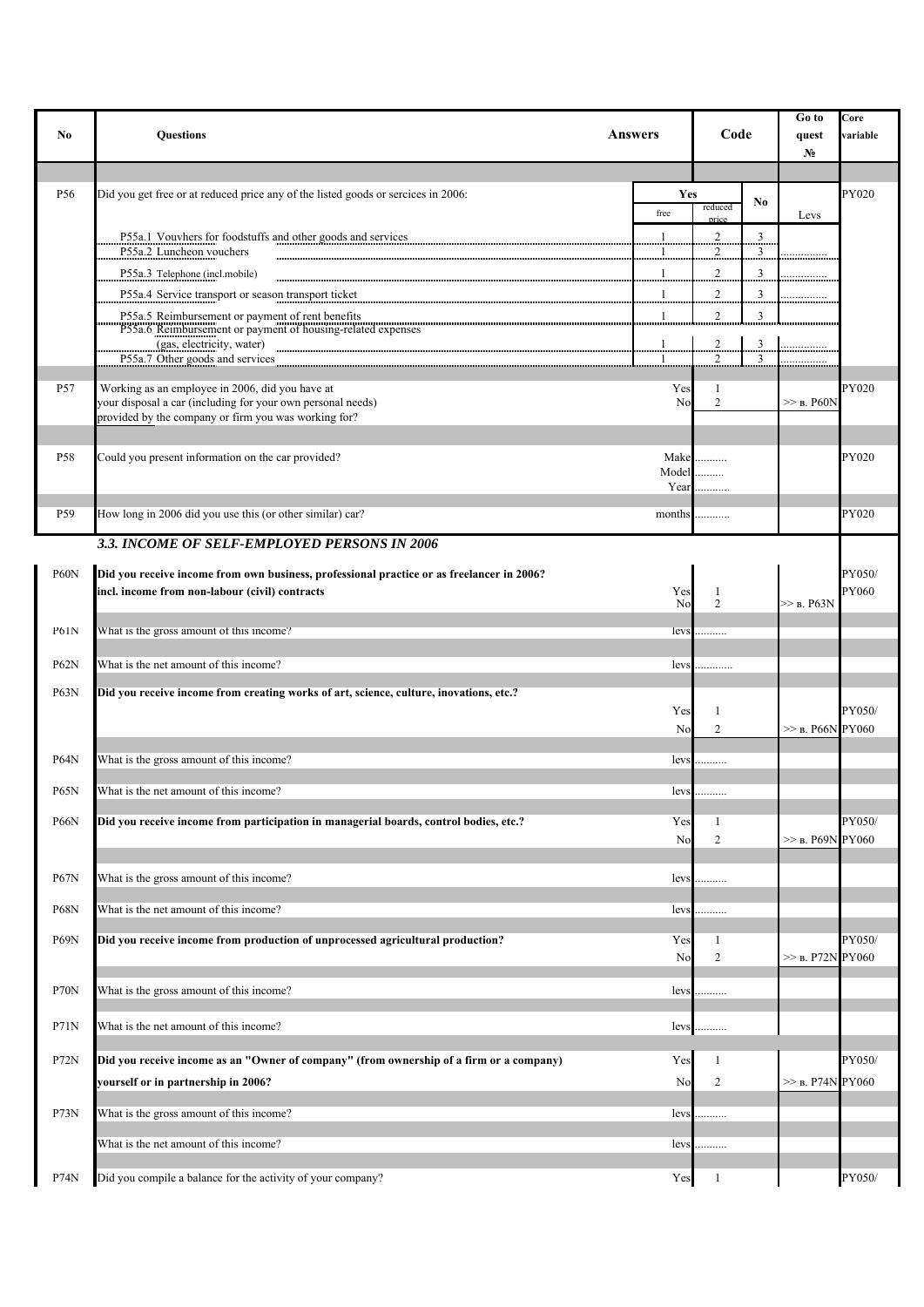| No          | <b>Questions</b><br><b>Answers</b>                                                                                                                                                                                                                                              | Code                                              | Go to<br>quest<br>$N_2$            | Core<br>variable |
|-------------|---------------------------------------------------------------------------------------------------------------------------------------------------------------------------------------------------------------------------------------------------------------------------------|---------------------------------------------------|------------------------------------|------------------|
|             | No<br>No, but plan to start                                                                                                                                                                                                                                                     | $\overline{c}$<br>$\overline{3}$                  | $>>$ B.P79N PY060<br>$>>$ $B.P79N$ |                  |
| <b>P75N</b> | What is the period covered by the last balance?<br>From month<br>Year<br>To month<br>Year                                                                                                                                                                                       | .<br>.<br>.                                       |                                    | PY050/<br>PY060  |
| <b>P76N</b> | How many weeks are included into this period?<br>weeks                                                                                                                                                                                                                          | .                                                 |                                    | PY050/PY0        |
| P77N        | Can you give a figure of your profit or loss in 2006?<br>levs                                                                                                                                                                                                                   | .                                                 |                                    | PY050/<br>PY060  |
| <b>P78N</b> | Is this profit or loss?<br>Profit                                                                                                                                                                                                                                               | $\mathbf{1}$                                      |                                    | PY050/           |
|             | Loss                                                                                                                                                                                                                                                                            | $\overline{c}$                                    |                                    | PY060            |
| P79N        | Interviewer: Please indicate the document consulted<br>Tax return<br>in relation to self-employment income<br>Annual balance<br>Another document<br>There is no document                                                                                                        | $\mathbf{1}$<br>$\sqrt{2}$<br>3<br>$\overline{4}$ |                                    | PY050/<br>PY060  |
| P80N        | Does your business have a bank account?<br>Yes                                                                                                                                                                                                                                  | 1                                                 |                                    | PY050/           |
|             | No                                                                                                                                                                                                                                                                              | $\overline{c}$                                    | $>>$ B.P83N                        | PY060            |
| <b>P81N</b> | Yes<br>Do you draw sums of money from the business for your own<br>personal use?<br>No<br>(As a "salary" for yourself or other personal expenses<br>Payment of household expences<br>Transfer of amounts to a private accounts<br>Other expenses not connected to the business) | 1<br>$\overline{c}$                               | $>>$ B.P83N                        | PY050/<br>PY060  |
| <b>P82N</b> | How much did you usually draw out per week or per month for personal use in 2006?<br>levs<br>weekly<br>monthly                                                                                                                                                                  | .<br>-1<br>$\overline{2}$                         |                                    | PY050<br>PY050   |
| P83N        | What is the AVERAGE AMOUNT of your income per week /<br>month from your work/business?<br>(Show the amount after deducting expenses for equipment,<br>levs<br>materials and others connected with the business)<br>weekly<br>monthly                                            | <br>-1<br>$\overline{c}$                          |                                    | PY050            |
|             | 3.4. INCOME FROM RENTING AND SELLING                                                                                                                                                                                                                                            |                                                   |                                    |                  |
| <b>P84N</b> | Did you receive any income from renting real estate or other<br>Yes                                                                                                                                                                                                             | $\mathbf{1}$                                      |                                    | PY050/           |
|             | property in 2006?<br>No                                                                                                                                                                                                                                                         | $\overline{c}$                                    | $>>$ $B.P87N$                      | PY060            |
| P85N        | What is the gross amount of this income?<br>levs                                                                                                                                                                                                                                | .                                                 |                                    |                  |
| <b>P86N</b> | What is the net amount of this income?<br>levs                                                                                                                                                                                                                                  | .                                                 |                                    |                  |
| <b>P87N</b> | Did you receive income from selling real estate or other<br>Yes<br>property in 2006?<br>No                                                                                                                                                                                      | $\mathbf{1}$<br>$\overline{2}$                    | $>>$ b.P90N                        | PY050/<br>PY060  |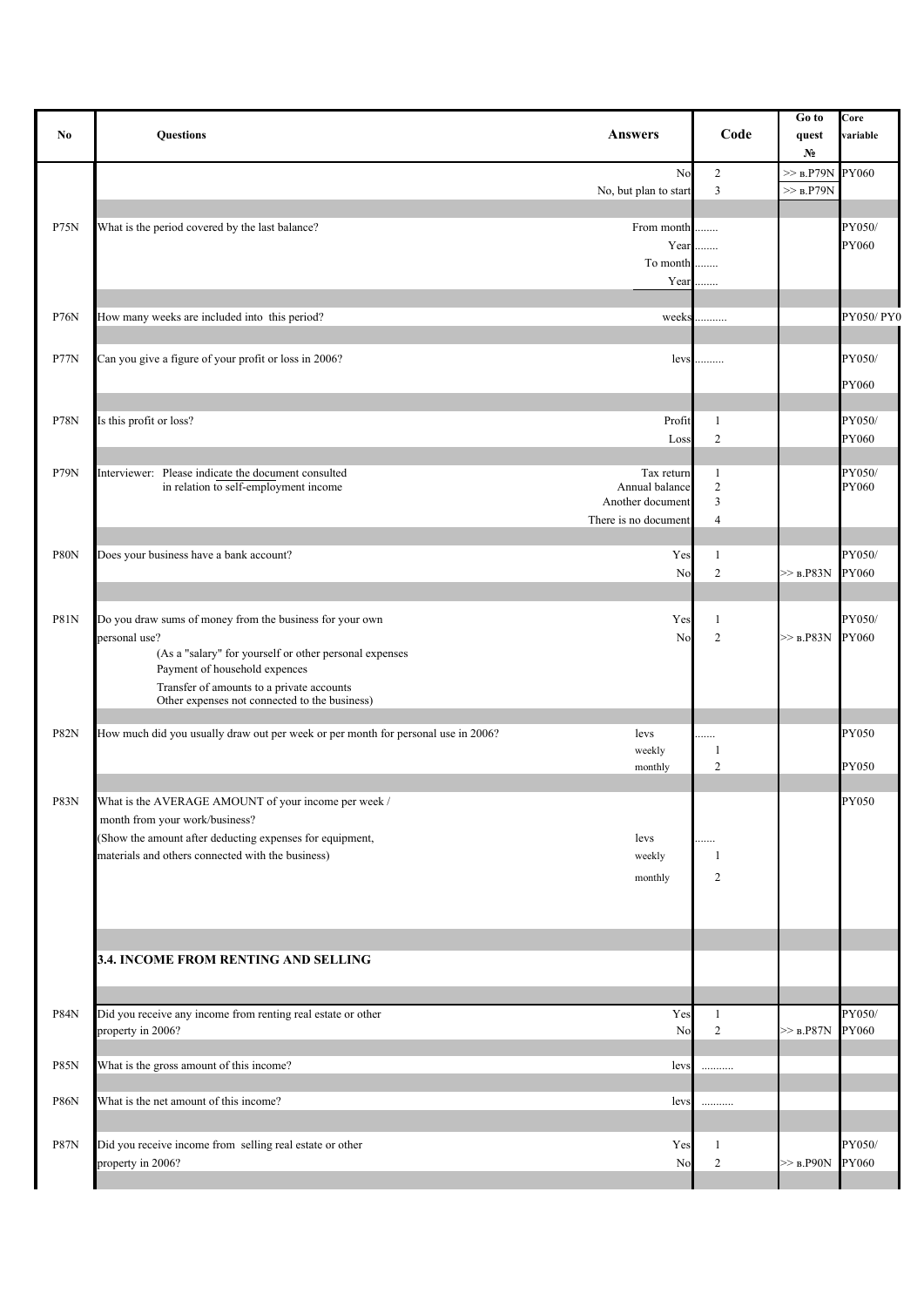| No.         | <b>Duestions</b>                         | Answers | Code | Go to<br>quest<br>$N_2$ | <b>Core</b><br>variable |
|-------------|------------------------------------------|---------|------|-------------------------|-------------------------|
| <b>P88N</b> | What is the gross amount of this income? | levs    |      |                         |                         |
|             |                                          |         |      |                         |                         |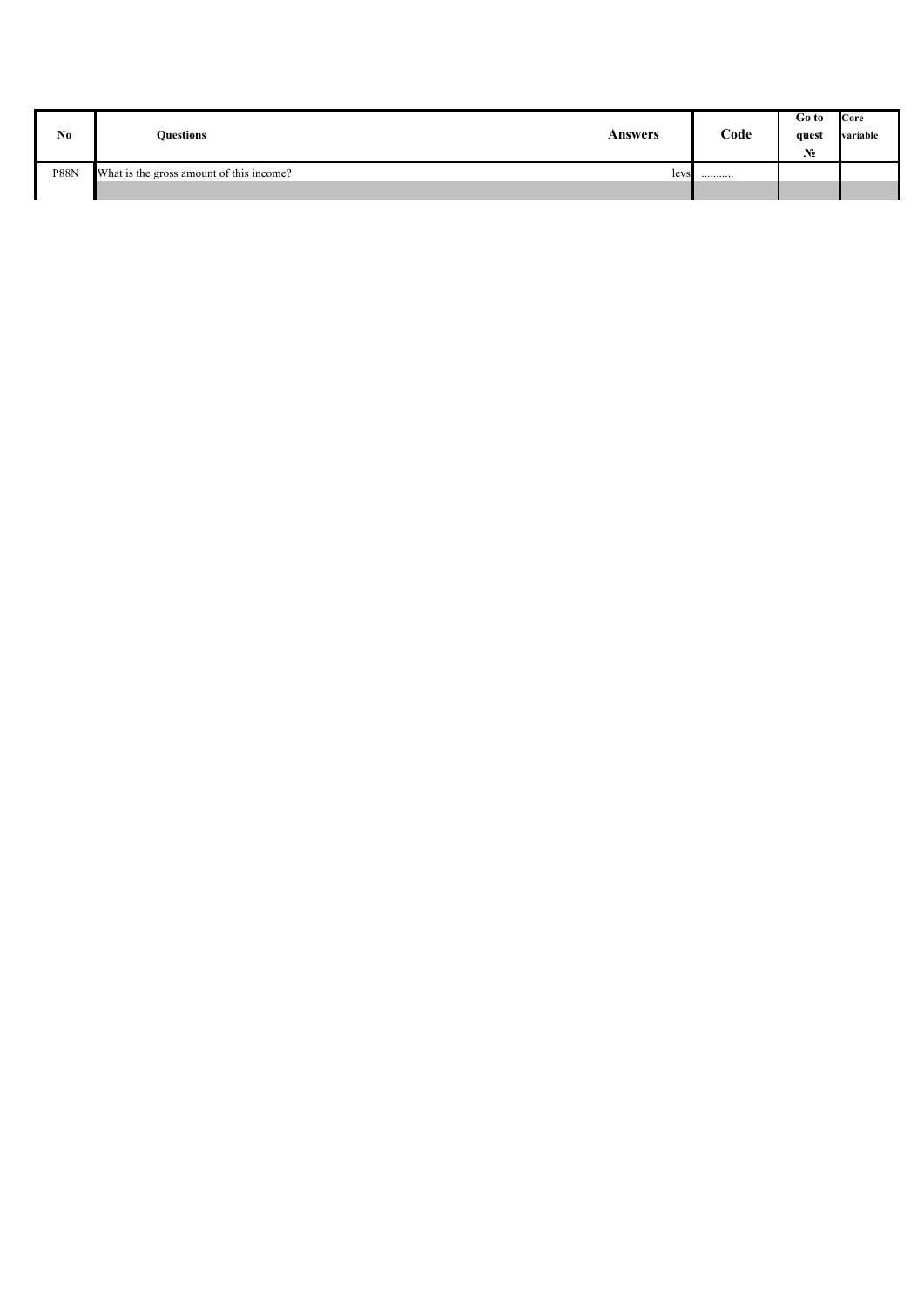| No                | <b>Questions</b>                                                                                                                                                       |                          |                                                                   |                        | <b>Answers</b>                                                    | Code                     | Go to<br>quest<br>$N_2$      | Core<br>variable |
|-------------------|------------------------------------------------------------------------------------------------------------------------------------------------------------------------|--------------------------|-------------------------------------------------------------------|------------------------|-------------------------------------------------------------------|--------------------------|------------------------------|------------------|
| <b>P89N</b>       | What is the net amount of this income?                                                                                                                                 |                          |                                                                   |                        | levs                                                              | .                        |                              |                  |
| P90N              | Did you receive income from interest, shares, stocks,<br>business investments, etc. in 2006?                                                                           |                          |                                                                   |                        | Yes<br>No                                                         | 1<br>$\overline{2}$      | $>>$ B.P93N                  | HY090            |
| <b>P91N</b>       | What is the gross amount of this income?                                                                                                                               |                          |                                                                   |                        | levs                                                              | .                        |                              | HY140            |
| P92N              | What is the net amount of this income?                                                                                                                                 |                          |                                                                   |                        | lev:                                                              | .                        |                              | HY140            |
| P93N              | 3.5. PERSONAL INCOME FROM PENSIONS, BENEFITS, ASSISTANCE AND OTHER<br>Which of the listed below personal incomes did you receive in 2006, amount and for which period? |                          |                                                                   |                        |                                                                   |                          |                              |                  |
|                   | Source of the income                                                                                                                                                   | Yes                      | No                                                                | Monthly amount<br>levs | Number of<br>months                                               |                          |                              |                  |
|                   | <b>Pensions</b><br>1 Old-age pension                                                                                                                                   |                          | $\overline{c}$                                                    |                        |                                                                   |                          |                              | PY100            |
|                   | 2 Disability pension<br>3 Social old-age pension<br>4 Social pension for low income<br>5 Survivor' pension                                                             | -1<br>-1<br>$\mathbf{1}$ | $\overline{2}$<br>$\begin{array}{c} 2 \\ 2 \\ 2 \\ 2 \end{array}$ |                        |                                                                   |                          |                              | PY130<br>PY110   |
|                   | 6 Pension from abroad<br>7 Pension from individual<br>private plans                                                                                                    | $\mathbf{1}$<br>-1       | $\overline{c}$                                                    |                        | <u>.</u>                                                          |                          |                              | <b>PY080</b>     |
|                   | 8 Other pension<br><b>Benefits and assistance</b>                                                                                                                      | $\mathbf{1}$             | $\overline{2}$                                                    |                        |                                                                   |                          |                              |                  |
|                   | 9 Illness assistance<br>10 Unemployment benefits<br>11 Assistance for dismissal<br>12 Benefits for bringing up of a child                                              | $\mathbf{1}$             | $\overline{2}$<br>$\overline{2}$<br>$\overline{c}$                |                        |                                                                   |                          |                              | PY120<br>PY090   |
|                   | younger than 2<br>13 Fellowship                                                                                                                                        | !<br>-1                  | $rac{2}{2}$<br>$\overline{2}$                                     | <u>.</u> .             |                                                                   |                          |                              |                  |
|                   | 14 Other education assistance<br><b>Other sources</b>                                                                                                                  |                          | $\overline{2}$                                                    |                        |                                                                   |                          |                              | PY140            |
|                   | 15 Other personal income                                                                                                                                               | $\mathbf{1}$             | $\overline{2}$                                                    |                        | .                                                                 |                          |                              |                  |
|                   | 3.6. TAXES AND SOCIAL INSURANCE CONTRIBUTIONS                                                                                                                          |                          |                                                                   |                        |                                                                   |                          |                              |                  |
| P94N              | What is the total amount of the tax paid by you on the<br>income for 2006?<br>(From the Tax return declaration)                                                        |                          |                                                                   |                        | Amount<br>Does not know 99999                                     |                          | $>>$ b.P96N<br>$>$ b.P95N    |                  |
| P95N              | Could you give the approximate range of taxes paid?                                                                                                                    |                          |                                                                   |                        | $< 100 \text{ ly.}$<br>$100 - 200$<br>$201 - 500$<br>$501 - 1000$ | $\overline{c}$<br>3<br>4 |                              |                  |
|                   |                                                                                                                                                                        |                          |                                                                   |                        | $1001 - 2000$<br>$2001 - 3000$<br>$3001 - 5000$                   | 5<br>6<br>7              |                              |                  |
|                   |                                                                                                                                                                        |                          |                                                                   |                        | $5001 - 8000$<br>> 8000                                           | 8<br>$\mathbf{Q}$        |                              |                  |
| P <sub>96</sub> N | What is the total amount of the social insurance contributions paid by you on the<br>income for 2006?<br>(From the Tax return declaration)                             |                          |                                                                   |                        | Amount<br>Does not know 9999                                      | .                        | $>>$ B.P98N<br>$>>$ $B.P97N$ |                  |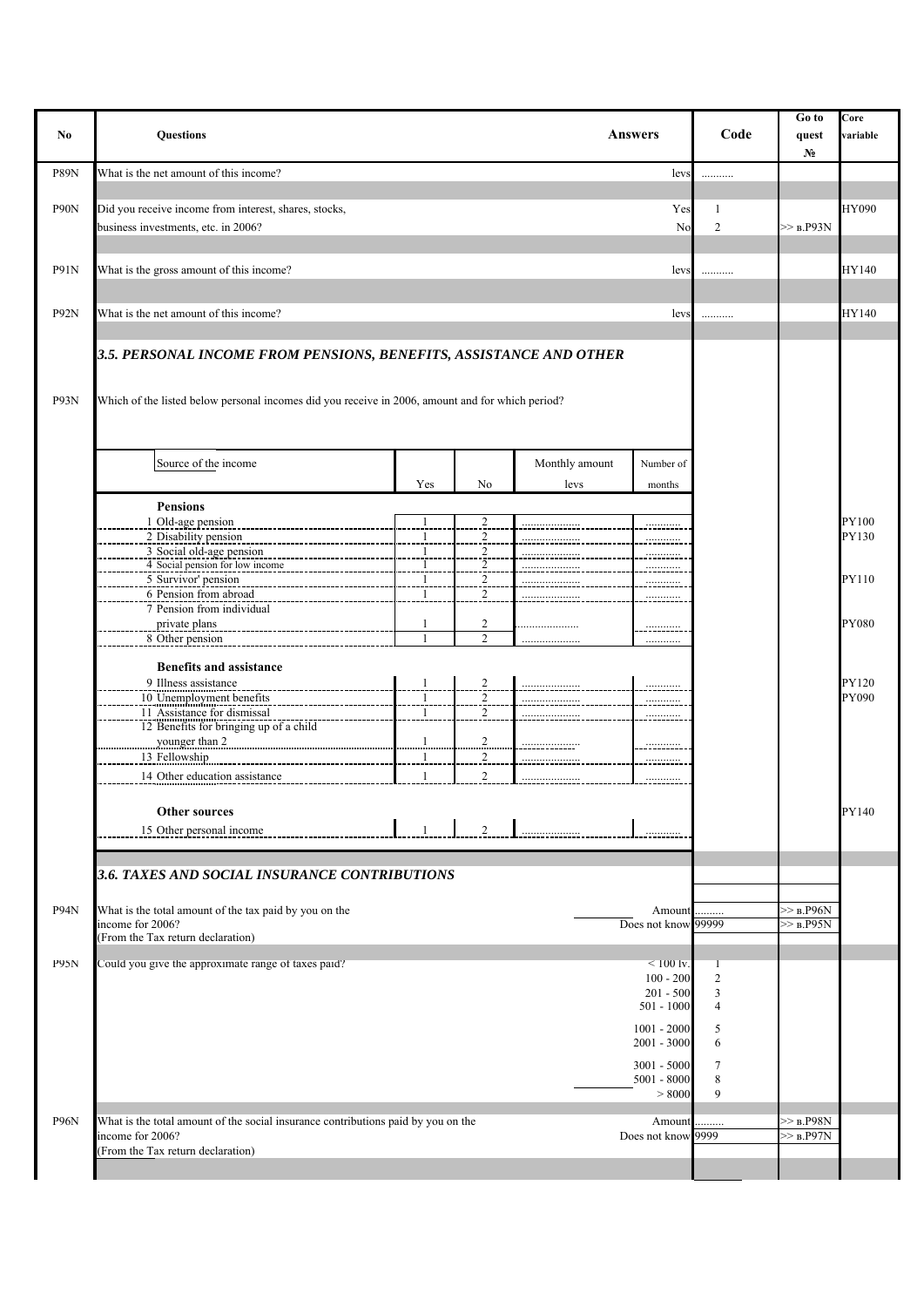|             |                                                                                       |                          | Go to          | Core     |
|-------------|---------------------------------------------------------------------------------------|--------------------------|----------------|----------|
| No          | <b>Questions</b><br><b>Answers</b>                                                    | Code                     | quest          | variable |
|             |                                                                                       |                          | $N_2$          |          |
| P97N        | Could you give the approximate range of contributions paid?<br>$< 100$ lv.            | 1                        |                |          |
|             | $100 - 200$                                                                           | $\overline{2}$           |                |          |
|             | $201 - 500$                                                                           | $\mathfrak{Z}$           |                |          |
|             | $501 - 1000$                                                                          | $\overline{4}$           |                |          |
|             | $1001 - 2000$                                                                         | 5                        |                |          |
|             | 2001 - 3000                                                                           | 6                        |                |          |
|             | >3000                                                                                 | $\tau$                   |                |          |
|             |                                                                                       |                          |                |          |
| <b>P98N</b> | Did you pay social insurance contributions to a private pension plans in 2006?<br>Yes | $\mathbf{1}$             |                |          |
|             | No                                                                                    | $\overline{c}$           | $>>$ B.P100N   | PY035    |
|             |                                                                                       |                          |                |          |
| P99N        | What is the total amount of the social pension insurance contributions paid?<br>levs  | .                        |                |          |
|             |                                                                                       |                          |                |          |
|             |                                                                                       |                          |                |          |
| P100N       | Have you done donations in favour of another persons, funds,                          |                          |                |          |
|             | cultural institutes, minicipalities etc., about which<br>Yes                          | $\mathbf{1}$             |                |          |
|             | you use tax relief<br>No                                                              | $\overline{c}$           | >> B.P102      |          |
|             |                                                                                       |                          |                |          |
| P101N       | What is the total amount of donations you have done?<br>levs                          |                          |                |          |
|             |                                                                                       | .                        |                |          |
|             | PART 4. HEALTH STATUS                                                                 |                          |                |          |
|             |                                                                                       |                          |                |          |
|             |                                                                                       |                          |                |          |
| P102N       | How is your health in general?<br>Very good                                           | $\mathbf{1}$             |                | PH010    |
|             | Good                                                                                  | $\overline{c}$           |                |          |
|             |                                                                                       |                          |                |          |
|             | Fair                                                                                  | $\overline{\mathbf{3}}$  |                |          |
|             | Bad                                                                                   | $\overline{4}$           |                |          |
|             | Very bad                                                                              | 5                        |                |          |
|             |                                                                                       |                          |                |          |
| P103N       | Do you have chronic illnesses?<br>Yes                                                 | 1                        |                | PH020    |
|             | No                                                                                    | $\overline{c}$           |                |          |
|             |                                                                                       |                          |                |          |
|             |                                                                                       |                          |                |          |
| P104N       | Were you limited in daily activities people usually do,                               |                          |                | PH030    |
|             | Yes, strongly limited<br>because of a health problem for at least the last 6 months   | $\mathbf{1}$             |                |          |
|             | Yes, limited                                                                          | $\sqrt{2}$               |                |          |
|             | No, not limited                                                                       | $\mathfrak{Z}$           |                |          |
|             |                                                                                       |                          |                |          |
| P105N       | Was there any time during the past 12 months when you really needed to consult        |                          |                | PH040    |
|             | a specialist, but did not?                                                            |                          |                |          |
|             | Yes, there was at least one occasion                                                  | 1                        |                |          |
|             | No, there was no occasion                                                             | $\overline{c}$           | $>>$ B. P107N  |          |
|             |                                                                                       |                          |                |          |
| P106N       | What is the main reason for<br>Could not afford (too expensive)                       | $\mathbf{1}$             |                | PH050    |
|             | not consulting a specialist?<br>Waiting list                                          | $\sqrt{2}$               |                |          |
|             | Could not take time because of work,                                                  |                          |                |          |
|             | care for children or for others                                                       | $\mathfrak{Z}$           |                |          |
|             | Too far to travel/no means of transportation                                          | $\overline{\mathcal{A}}$ |                |          |
|             | Fear of doctor/hospitals/examination/treatment                                        | 5                        |                |          |
|             | Wanted to wait and see if problem got better on its own                               | 6                        |                |          |
|             | Didn't know any good doctor or specialist                                             | $\sqrt{ }$               |                |          |
|             | Other reasons                                                                         | 8                        |                |          |
|             |                                                                                       |                          |                |          |
| P107N       | Was there any time during the past 12 months when you really needed to consult        |                          |                | PH060    |
|             |                                                                                       |                          |                |          |
|             | a dentistst, but did not?                                                             |                          |                |          |
|             | Yes, there was at least one occasion                                                  | $\mathbf{1}$             |                |          |
|             | No, there was no occasion                                                             | $\overline{2}$           | $\gg$ B. P109N |          |
|             |                                                                                       |                          |                |          |
|             |                                                                                       |                          |                |          |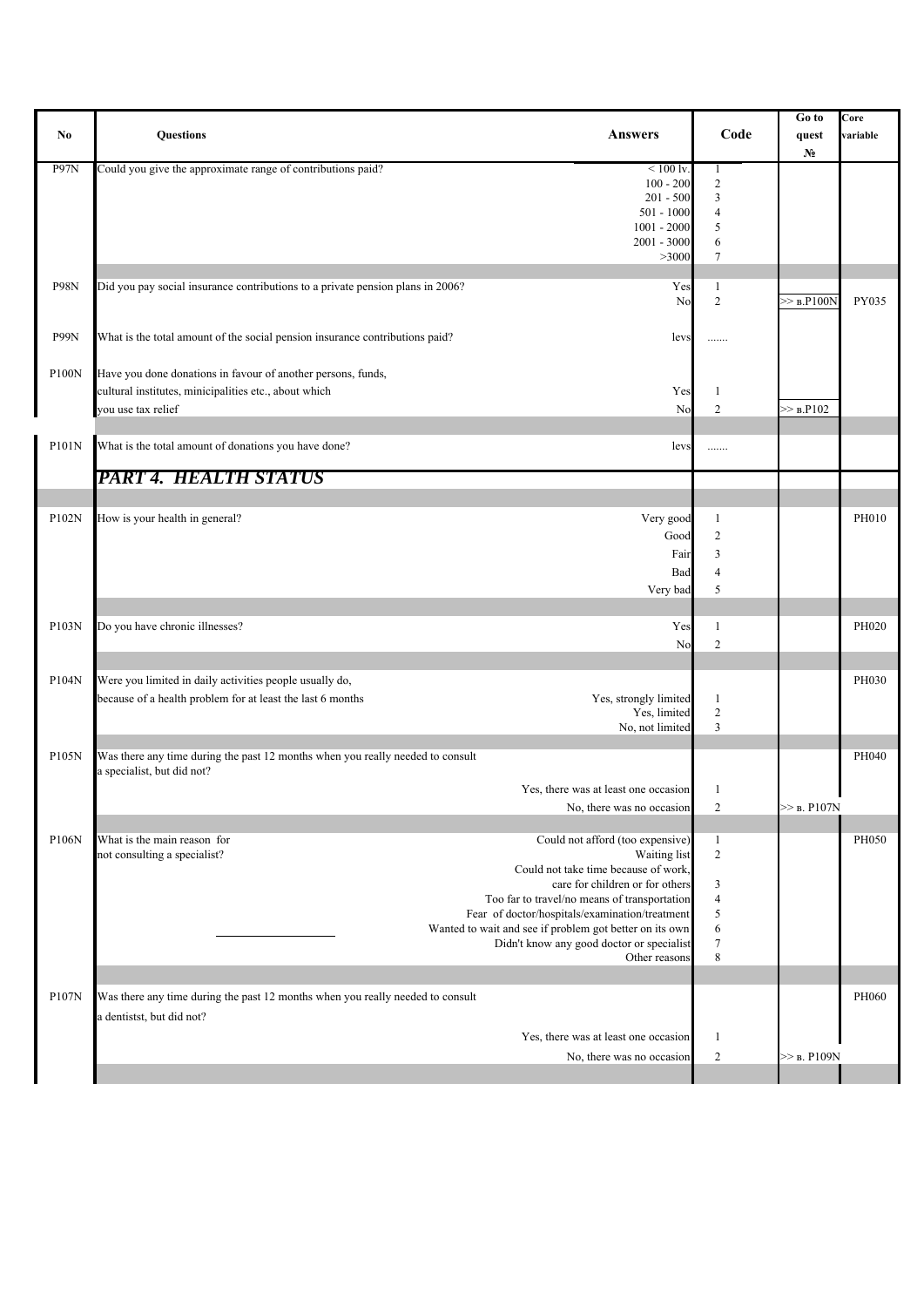|              |                                                                         |                                                         |                          | Go to          | Core     |
|--------------|-------------------------------------------------------------------------|---------------------------------------------------------|--------------------------|----------------|----------|
| No           | <b>Ouestions</b>                                                        | <b>Answers</b>                                          | Code                     | quest          | variable |
|              |                                                                         |                                                         |                          | N <sub>2</sub> |          |
| P108N        | What is the main reason for                                             | Could not afford (too expensive)                        |                          |                | PH070    |
|              | not consulting a dentist?                                               | Waiting list                                            | $\overline{2}$           |                |          |
|              |                                                                         | Could not take time because of work.                    |                          |                |          |
|              |                                                                         | care for children or for others                         | $\overline{3}$           |                |          |
|              |                                                                         | Too far to travel/no means of transportation            | $\overline{4}$           |                |          |
|              |                                                                         | Fear of doctor/hospitals/examination/treatment          | 5                        |                |          |
|              |                                                                         | Wanted to wait and see if problem got better on its own | 6                        |                |          |
|              |                                                                         | Didn't know any good doctor or specialist               | $\overline{7}$           |                |          |
|              |                                                                         | Other reasons                                           | 8                        |                |          |
|              |                                                                         |                                                         |                          |                |          |
| P109N        | Are you smoking at present?                                             | Yes, every day                                          |                          |                |          |
|              |                                                                         | Yes, sometimes                                          | $\overline{2}$           | >> B.111       |          |
|              |                                                                         | N <sub>0</sub>                                          | 3                        | >> B.111       |          |
|              |                                                                         |                                                         |                          |                |          |
| P110N        | How many cigaretes on everage are you smoking per day?                  | cigaretes<br>numbers                                    |                          | >> B.112       |          |
|              |                                                                         | cigar, pipe<br>numbers                                  |                          | >> B.112       |          |
|              |                                                                         |                                                         |                          |                |          |
| <b>P111N</b> | Have you ever smoke each day for at least 1 year?                       | Yes                                                     |                          |                |          |
|              |                                                                         | No                                                      | 2                        |                |          |
|              |                                                                         |                                                         |                          |                |          |
| P112N        | How often are you exposed to smoke in a premise at your working place   |                                                         |                          |                |          |
|              | or a public places (restaurants, pubs, trade centres, transports, etc)? |                                                         |                          |                |          |
|              |                                                                         |                                                         |                          |                |          |
|              |                                                                         | Never or allmost never                                  |                          |                |          |
|              |                                                                         | Less then 1 hour per day                                | $\overline{2}$           |                |          |
|              |                                                                         | 1 to 5 hours per day                                    | 3                        |                |          |
|              |                                                                         | More than 5 hours per day                               | $\boldsymbol{\varDelta}$ |                |          |

| <b>END OF THE INTERVIEW</b>                                                           |                      |                |
|---------------------------------------------------------------------------------------|----------------------|----------------|
| Interviewer: The following questions concern the length and quality of the interview! |                      |                |
| Length of the interview (in minutes)                                                  |                      |                |
| (fill in the same data on the title page)                                             |                      |                |
| Which questions were difficult for the interviewed persons?                           | Question             | .              |
| (show at most 10 questions)                                                           | Question             |                |
|                                                                                       | Question             |                |
|                                                                                       | Question             |                |
|                                                                                       | Question             |                |
|                                                                                       | Question             |                |
|                                                                                       | Question             |                |
|                                                                                       | Question<br>Question | <br>           |
|                                                                                       |                      |                |
|                                                                                       | Question             |                |
|                                                                                       |                      |                |
|                                                                                       |                      |                |
| What is your estimate of the interview?                                               | Very good            | 1              |
|                                                                                       | Good                 | $\overline{2}$ |
|                                                                                       | Satisfactory         | 3              |
|                                                                                       | Bad                  | 4              |
|                                                                                       | Very bad             | 5              |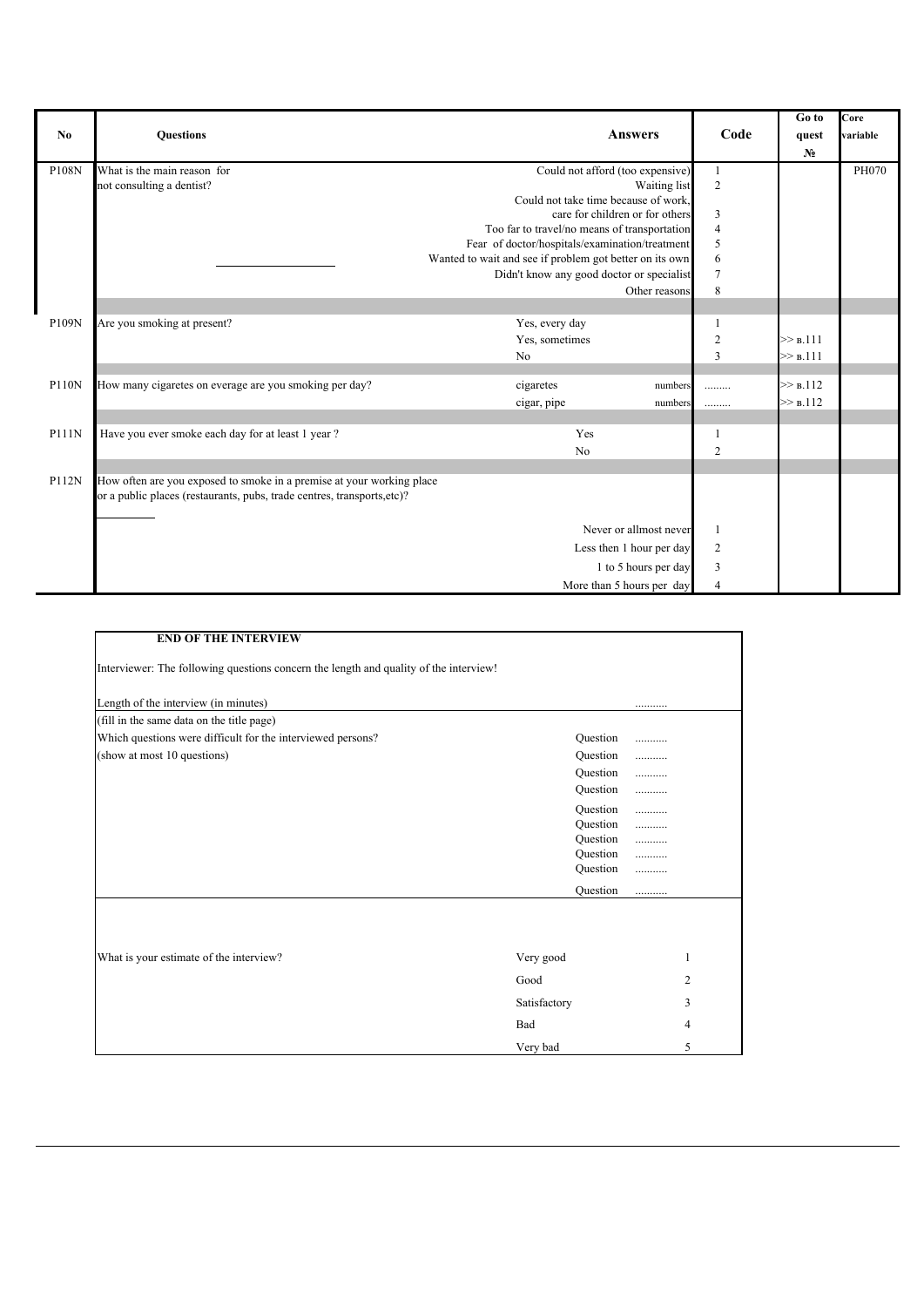#### PHARE - 2004 FEDERAL STATISTICAL OFFICE /GERMANY/ STATISTICS DENMARK BALKAN BRITISH SOCIAL SURVEY - AD NATIONAL STATISTICAL INSTITUTE /BULGARIA/

## **HOUSEHOLD QUESTIONNAIRE EU-SILC**

## **LONGITUDINAL SURVEY**

| Region                                      | 2. Household (HH) (status (DB110)                                                       |  |
|---------------------------------------------|-----------------------------------------------------------------------------------------|--|
| Town, village                               | A household from the previous survey                                                    |  |
| No of cluster in the region                 | 2.1. The HH lived at the same address during the previous survey<br>1 > > 3             |  |
| No of household in the cluster              | 2.2. The whole HH moved to another known address in the country<br>2                    |  |
|                                             | After this answer fill in the new address of the HH in "New addresses of HH and persons |  |
| No of household in the national sample      | 2.3. The whole HH moved to an institutional HH<br>3                                     |  |
| Household ID (DB030)                        | 2.4. The HH went to live abroad                                                         |  |
| Rotation group                              | 2.5. All HH members are dead                                                            |  |
|                                             | 2.6. There is not in the HH a person that should be surveyed<br>6                       |  |
| Dates of interview:                         | 2.7. Nothing is known about the HH                                                      |  |
|                                             | For answers 3, 4, 5, 6 or $7-$ end of interview!                                        |  |
| first // 2007                               | New HHs in II phase of the survey                                                       |  |
| second // 2007                              | 2.8. A HH which was not in the initial sample but a person from a                       |  |
|                                             | surveyed HH in the former phase has come to it<br>8 > > 3                               |  |
| 1. Address update (DB 120)                  | 2.9. A new address has been added in the sample<br>9 > > 3                              |  |
| 1.1. The address exists<br>11               | 3. Is the interview conducted with the HH (DB 130)                                      |  |
| 1.2. The address does not exist<br>21       | $11 \gg 4$<br>3.1. Yes                                                                  |  |
| 22<br>1.3. Uninhabited dwelling             | 3.2. No, the HH refuses to participate<br>21                                            |  |
| 1.4. Dwelling used for other purposes<br>23 | 3.3. No, the HH is absent during the period of the survey<br>22                         |  |
|                                             | 3.4. No, contact impossible (illness, other reasons)<br>23                              |  |
|                                             | 3.5. No, other reasons<br>24                                                            |  |
|                                             | For answers $21, 22, 23$ and $24$ – end of interview!                                   |  |
| Interviewer:                                | 4. No. of person who gave the information                                               |  |
| Supervisor:                                 | 5. Duration of the interview                                                            |  |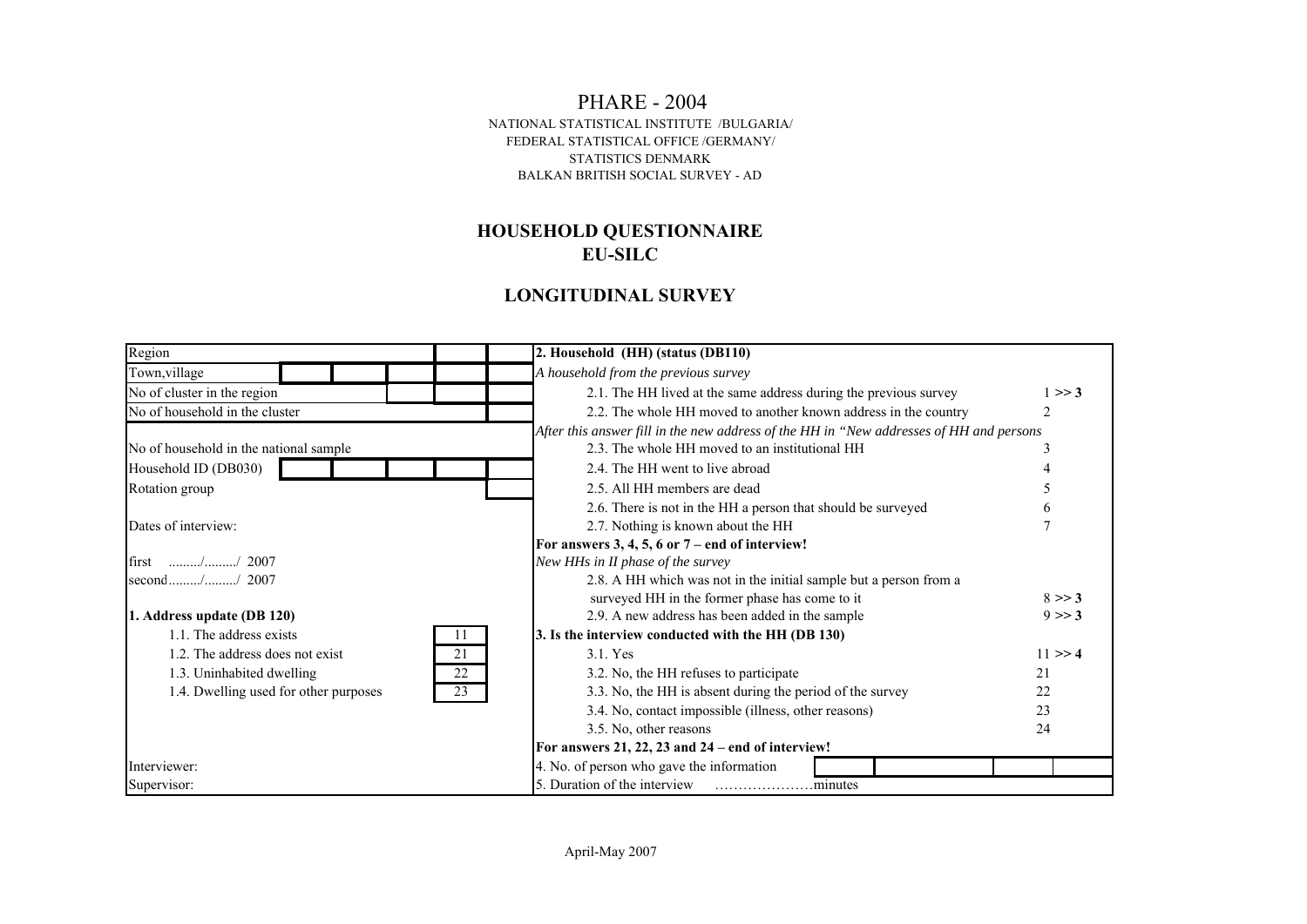|                 | No Name | <b>RB030</b>        | <b>RB090</b> | Day     | <b>RB070</b> | <b>RB080</b> | <b>RB245</b>                    |                                             | Fill in the answers of RB 120 to 190 according to RB110 |                             |       |              |                                                      |                   |                 |                |
|-----------------|---------|---------------------|--------------|---------|--------------|--------------|---------------------------------|---------------------------------------------|---------------------------------------------------------|-----------------------------|-------|--------------|------------------------------------------------------|-------------------|-----------------|----------------|
| Row             |         | Personal            | <b>Sex</b>   | Date of | Month of     |              | Status of<br>Year of the moment | Filled for present and former<br>HH members |                                                         | $RB110=5$ or 6              |       | RB110=5 or 6 |                                                      | RB110=5 or 6 or 7 |                 | $RB110=2$ or 3 |
|                 |         | number              |              | birth   | birth        | birth        | respondent                      |                                             |                                                         |                             |       |              |                                                      |                   |                 |                |
|                 |         |                     | l.Male       |         |              |              |                                 |                                             |                                                         |                             |       |              |                                                      |                   |                 |                |
|                 |         |                     | 2.Female     |         |              |              | 1. A person of $16$             |                                             |                                                         |                             |       |              |                                                      |                   |                 |                |
|                 |         |                     |              |         |              |              | and more years of age           | <b>RB100</b>                                | <b>RB110</b>                                            | <b>RB120</b>                |       | RB140 RB150  | <b>RB160</b>                                         | <b>RB170</b>      |                 | RB180 RB190    |
|                 |         |                     |              |         |              |              | 2.A person under 16             | Was the person                              |                                                         | Status of th Where did the  |       |              | When did the persor How many months What category is |                   |                 | Since when is  |
|                 |         |                     |              |         |              |              |                                 | interviewed in 20 person                    |                                                         | person move?                |       |              | 2005 did the person the person?                      |                   | he person membe |                |
|                 |         |                     |              |         |              |              |                                 | 1. Yes                                      |                                                         | See Table 11. In another HH |       |              | lived in the HH?                                     | 1. Employed       |                 | of the HH?     |
|                 |         |                     |              |         |              |              |                                 | 2. No                                       |                                                         | in th country               |       |              |                                                      | 2. Unemployed     |                 |                |
|                 |         |                     |              |         |              |              |                                 |                                             |                                                         | 2. In an institutio-        |       |              |                                                      | 3. Retired        |                 |                |
|                 |         |                     |              |         |              |              |                                 |                                             |                                                         | nal HH                      |       |              |                                                      | 4. Other inactive |                 |                |
|                 |         |                     |              |         |              |              |                                 |                                             |                                                         | 3. Abroad                   |       |              |                                                      |                   |                 |                |
|                 |         |                     |              |         |              |              |                                 |                                             |                                                         | 4. Died                     | month | year         | months                                               |                   | month           | year           |
|                 |         | $I$ $I$ $I$ $I$ $I$ |              |         |              |              |                                 |                                             |                                                         |                             |       |              |                                                      |                   |                 |                |
| 2               |         | $I$ $I$ $I$ $I$ $I$ |              |         |              |              |                                 |                                             |                                                         |                             |       |              |                                                      |                   |                 |                |
|                 |         | $I$ $I$ $I$ $I$ $I$ |              |         |              |              |                                 |                                             |                                                         |                             |       |              |                                                      |                   |                 |                |
|                 |         | $I$ $I$ $I$ $I$ $I$ |              |         |              |              |                                 |                                             |                                                         |                             |       |              |                                                      |                   |                 |                |
|                 |         | $I$ $I$ $I$ $I$ $I$ |              |         |              |              |                                 |                                             |                                                         |                             |       |              |                                                      |                   |                 |                |
| 6               |         | $I$ $I$ $I$ $I$ $I$ |              |         |              |              |                                 |                                             |                                                         |                             |       |              |                                                      |                   |                 |                |
| $\mathcal{L}$   |         | $I$ $I$ $I$ $I$ $I$ |              |         |              |              |                                 |                                             |                                                         |                             |       |              |                                                      |                   |                 |                |
| 8               |         | $I$ $I$ $I$ $I$ $I$ |              |         |              |              |                                 |                                             |                                                         |                             |       |              |                                                      |                   |                 |                |
| 9               |         | $I$ $I$ $I$ $I$ $I$ |              |         |              |              |                                 |                                             |                                                         |                             |       |              |                                                      |                   |                 |                |
| $\overline{10}$ |         | I I I I I           |              |         |              |              |                                 |                                             |                                                         |                             |       |              |                                                      |                   |                 |                |

Code table for filling in question RB110

1. The person has been in the HH during the former survey

3. Th person has come from another HH not in the sample and has not been interviewed in "new addresses of HH and persons" 4. Newborn

5. The person has left the HH after the former survey

6. The person has died after the former survey

7. The person has lived at least 3 months in the HH but has not been entered into the HH register

Interviewer!

2. The person has been in the former survey but in another HH For answer 1 to q. RB120 fill in the new address of the person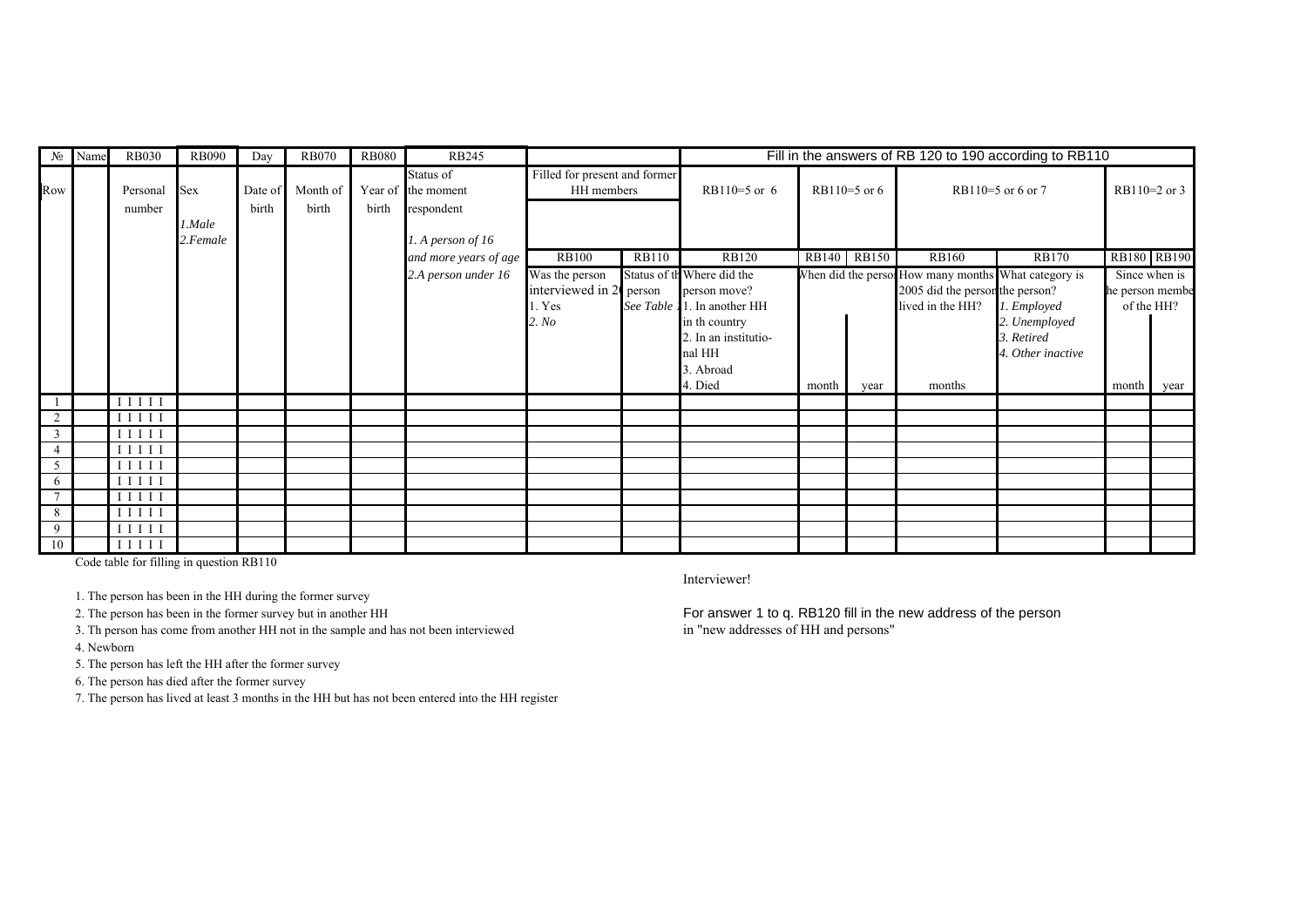# **NEW ADDRESSES OF HH AND PERSONS**

| <b>DB030</b> | <b>RB030</b> |                                          |        |       |                                        |
|--------------|--------------|------------------------------------------|--------|-------|----------------------------------------|
| $\bf No. HH$ | No.Pers.     | Name, address of the HH (head of the HH) | Region | Place | Code, Street, No. Floor, apartment No. |
|              |              |                                          |        |       |                                        |
|              |              |                                          |        |       |                                        |
|              |              |                                          |        |       |                                        |
|              |              |                                          |        |       |                                        |
|              |              |                                          |        |       |                                        |
|              |              |                                          |        |       |                                        |
|              |              |                                          |        |       |                                        |
|              |              |                                          |        |       |                                        |
|              |              |                                          |        |       |                                        |
|              |              |                                          |        |       |                                        |
|              |              |                                          |        |       |                                        |
|              |              |                                          |        |       |                                        |
|              |              |                                          |        |       |                                        |
|              |              |                                          |        |       |                                        |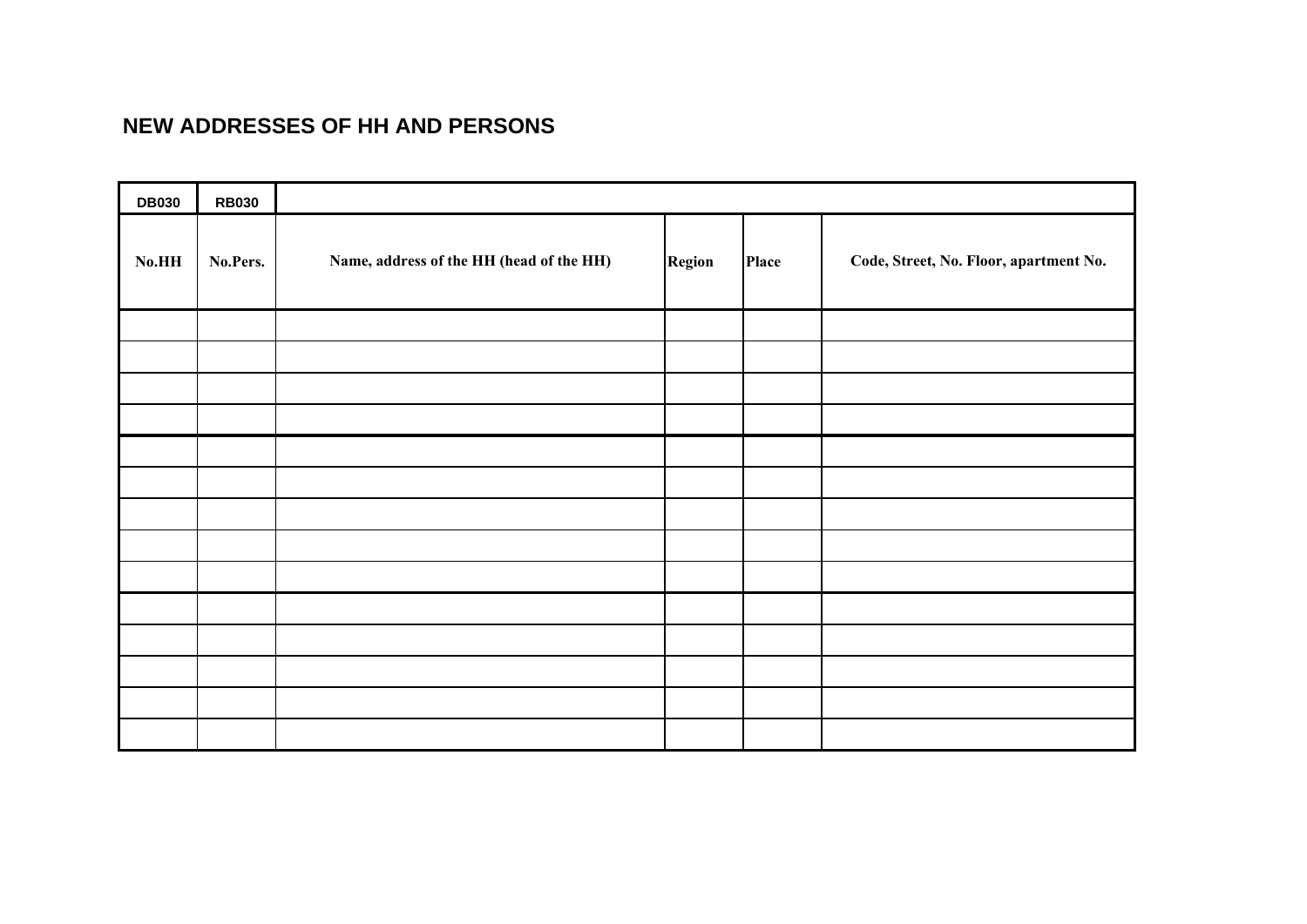#### **HOUSEHOLD REGISTER - Phase II**

| $N_2$          | Name | <b>RB030</b>                                                                                | Relation                     | PB210   |       | PB220A PB220B | PB190           | <b>PB200</b>     | <b>RB240</b>        | <b>RB220</b>                                                                    | <b>RB230</b>                                                                                 |
|----------------|------|---------------------------------------------------------------------------------------------|------------------------------|---------|-------|---------------|-----------------|------------------|---------------------|---------------------------------------------------------------------------------|----------------------------------------------------------------------------------------------|
|                |      | Personal                                                                                    | Relation to household        | Country |       | Citizenship   | De jure marital | De facto marital | No of               | No of                                                                           | No of                                                                                        |
| $N_2$          |      | number                                                                                      | head                         | of      |       |               | status          | status           | spouse of           | person's                                                                        | person's                                                                                     |
| Ред            |      |                                                                                             | 1.Household head             | birth   | First | Second        |                 |                  | the person          | father                                                                          | mother                                                                                       |
|                |      |                                                                                             | 2. Spouse                    |         |       |               | 1. Single       | 1. In marriage   |                     |                                                                                 |                                                                                              |
|                |      |                                                                                             | 3. Son, daughter             |         |       |               | 2. Married      | 2. Cohabiting    |                     |                                                                                 |                                                                                              |
|                |      |                                                                                             | 4. Son, daughter in law      |         |       |               | 3. Widowed      | 3. Single        |                     |                                                                                 |                                                                                              |
|                |      |                                                                                             | 5. Grand son, daughter       |         |       |               | 4. Divorced     |                  |                     |                                                                                 |                                                                                              |
|                |      |                                                                                             | 6. Other relative            |         |       |               |                 |                  |                     |                                                                                 |                                                                                              |
|                |      |                                                                                             | 7. Other person, not related |         |       |               |                 |                  |                     |                                                                                 |                                                                                              |
|                |      |                                                                                             |                              |         |       |               |                 |                  |                     |                                                                                 |                                                                                              |
|                |      |                                                                                             |                              |         |       |               |                 |                  |                     |                                                                                 |                                                                                              |
|                |      |                                                                                             |                              |         |       |               |                 |                  |                     |                                                                                 |                                                                                              |
|                |      |                                                                                             |                              |         |       |               |                 |                  |                     |                                                                                 |                                                                                              |
| -1             |      | I I I I I                                                                                   |                              |         |       |               |                 |                  | I I I I             | I I I I                                                                         | I I I I I                                                                                    |
| $\overline{2}$ |      | $\begin{array}{c} \text{I}\ \text{I}\ \text{I}\ \text{I}\ \text{I} \end{array}$             |                              |         |       |               |                 |                  | I I I I             | I I I I                                                                         | I I I I I                                                                                    |
| $\mathbf{3}$   |      |                                                                                             |                              |         |       |               |                 |                  | I I I I             | I I I I I                                                                       | I I I I I                                                                                    |
| $\overline{4}$ |      | $I$ $I$ $I$ $I$ $I$                                                                         |                              |         |       |               |                 |                  | I I I I             | $I$ $I$ $I$ $I$ $I$                                                             | I I I I I                                                                                    |
| 5              |      | $\;$ I I I I I                                                                              |                              |         |       |               |                 |                  | $I$ $I$ $I$ $I$ $I$ | IIIII                                                                           | I I I I I                                                                                    |
| 6              |      | $\rm I\ I\ I\ I$                                                                            |                              |         |       |               |                 |                  | IIIII               | $I$ $I$ $I$ $I$                                                                 | $\begin{array}{c}\mathbf{I} \ \mathbf{I} \ \mathbf{I} \ \mathbf{I} \ \mathbf{I} \end{array}$ |
| $\overline{7}$ |      | $\begin{array}{c} \text{I}\ \text{I}\ \text{I}\ \text{I}\ \text{I}\ \end{array}$            |                              |         |       |               |                 |                  | IIIII               | IIIII                                                                           | I I I I I                                                                                    |
| 8              |      | $\begin{array}{c} \text{I}\ \text{I}\ \text{I}\ \text{I}\ \text{I} \end{array}$             |                              |         |       |               |                 |                  | I I I I I           | I I I I I                                                                       | I I I I I                                                                                    |
| 9              |      | $\;$ I I I I I                                                                              |                              |         |       |               |                 |                  | IIIII               | $I$ $I$ $I$ $I$ $I$                                                             | I I I I I                                                                                    |
| 10             |      | $\begin{array}{c}\mathbf{I} & \mathbf{I} & \mathbf{I} & \mathbf{I} & \mathbf{I}\end{array}$ |                              |         |       |               |                 |                  | I I I I I           | $\begin{array}{c} \text{I}\ \text{I}\ \text{I}\ \text{I}\ \text{I} \end{array}$ | $I$ I I I I                                                                                  |

**Interviewer** In questions **RB220, RB230 и RB240 FILL IN - 2** , if the father, mother or spouse are not household members!!

In all other cases fill in the number from col. 2 - No of person.

| Code table 1. for questions | <b>PB210,</b> | <b>PB220A, PB220B</b> |                                    |
|-----------------------------|---------------|-----------------------|------------------------------------|
| 01. Bulgaria 10. France     |               | 19. Nederland         | 28. Norway                         |
| 02. Greece 11. Spain        |               | 20. Finland           | 29. Countries of former Jugoslavia |
| 03. Turkey 12. Portugal     |               | 21. Poland            | 30. Other European country         |
| 04. Romani 13. Italy        |               | 22. Belgium           | 31. African country                |
| 05. Hungar 14. Luxembourg   |               | 23. Estonia           | 32. US                             |
| 06. Check F15. UK           |               | 24. Lithonia          | 33. Canada                         |
| 07. Slovaki 16. Ireland     |               | 24. Latvia            | 34. Central and South America      |
| 08. German 17. Sweden       |               | 26. Cyprus            | 35. Near and Far East              |
| 09. Austria 18. Denmark     |               | 27. Switzerland       | 36. Another country                |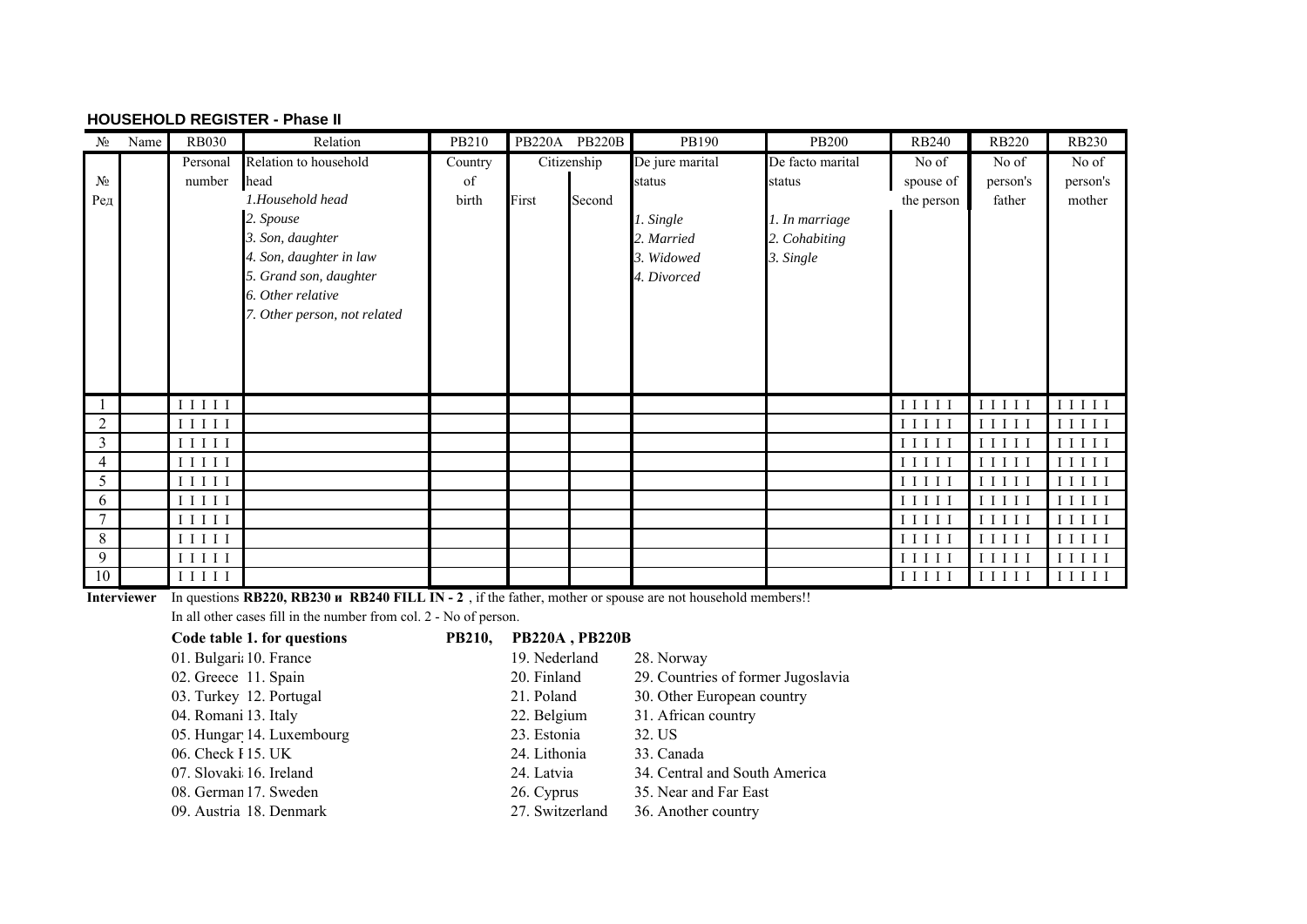#### **HOUSEHOLD REGISTER - Phase II**

|                |                | <b>RB200</b> | <b>RB160</b>  | <b>RB210</b>                | <b>PE010</b> | <b>PE020</b>      | <b>PE040</b>        | <b>PE030</b>           | <b>RB245</b> | <b>RL010</b> | <b>RL020</b> | <b>RL030</b>                                | RL040        | <b>RL050</b>        | <b>RL060</b>                  |
|----------------|----------------|--------------|---------------|-----------------------------|--------------|-------------------|---------------------|------------------------|--------------|--------------|--------------|---------------------------------------------|--------------|---------------------|-------------------------------|
|                |                | Is the       | How many      | What category is            | Is the       | At what           | Highest             | Year of                | Status of    |              |              | How many hours weekly your child spends at: |              |                     |                               |
| N <sub>0</sub> | N <sub>0</sub> | person       |               | months has the person in at | person       | level is          | educational         | graduation             | the          | Creche,      | School       | Out of                                      | Other        | At home,            | At home,                      |
| Raw            | pers.          | absent at    | the person    | the moment                  | studying     | the person degree |                     | of the highest respon- |              | kindergar-   |              | school                                      | centre       | cared for           | cared for                     |
|                |                | the moment   | lived in the  | 1. Employed                 | at the       |                   | studying? completed | education              | dent         | ten, nursery |              | child centre for                            |              | by a nanny by grand |                               |
|                |                | 1. No        | HH during     | 2. Unemployed               | moment       |                   |                     | degree                 |              | school       |              |                                             |              |                     | children babysitter mother or |
|                |                | 2. Yes,      | 2003          | 3. Pensioner                | 1. Yes       |                   | (see Code (see Code |                        |              |              |              |                                             |              |                     | other HH                      |
|                |                | temporarily  |               | 4. Other inactive           | 2. No        | Table 2)          | Table 2)            |                        |              |              |              |                                             |              |                     | member                        |
|                |                |              | <b>Months</b> | person                      | $>>$ PE040   |                   |                     |                        |              |              |              |                                             |              |                     |                               |
|                |                |              |               |                             |              |                   |                     |                        |              | <b>Hours</b> | <b>Hours</b> | <b>Hours</b>                                | <b>Hours</b> | <b>Hours</b>        | <b>Hours</b>                  |
|                |                |              |               |                             |              |                   |                     |                        |              |              |              |                                             |              |                     |                               |
| $\overline{2}$ |                |              |               |                             |              |                   |                     |                        |              |              |              |                                             |              |                     |                               |
| 3              |                |              |               |                             |              |                   |                     |                        |              |              |              |                                             |              |                     |                               |
|                |                |              |               |                             |              |                   |                     |                        |              |              |              |                                             |              |                     |                               |
|                |                |              |               |                             |              |                   |                     |                        |              |              |              |                                             |              |                     |                               |
| 6              |                |              |               |                             |              |                   |                     |                        |              |              |              |                                             |              |                     |                               |
| $\overline{7}$ |                |              |               |                             |              |                   |                     |                        |              |              |              |                                             |              |                     |                               |
| 8              |                |              |               |                             |              |                   |                     |                        |              |              |              |                                             |              |                     |                               |
| 9              |                |              |               |                             |              |                   |                     |                        |              |              |              |                                             |              |                     |                               |
| 10             |                |              |               |                             |              |                   |                     |                        |              |              |              |                                             |              |                     |                               |

 **Code Table 2 for question PE020 and PE040**

(professional education after secondary) 11. Basic **3** for all other persons 6. III degree professional qualification 12. Primary (secondary special excluding SPVU) 13. Not completed primary 7. II degree professional qualification 14. Illiterate (secondary professional vocational SPVU)

5. IV degree professional qualification (professional vocational PVU after completed VI andVII class) also fill in quest. RL010-RL060

#### **Interviewer:**

1. Higher Ph.D. 6. Secondary 8. Secondary **For question <b>RB245 fill in: For question <b>RB245 fill** in:

2. Higher "Master" 9. I degree professional qualification **1** for persons 16 and over years of age 3.Higher "Bachelor" (professional vocational PVU after completed basic) also fill in the individual questionnaire

4.Higher "Specialist" 10. I degree professional qualification **2** for children 0 to 12 years of age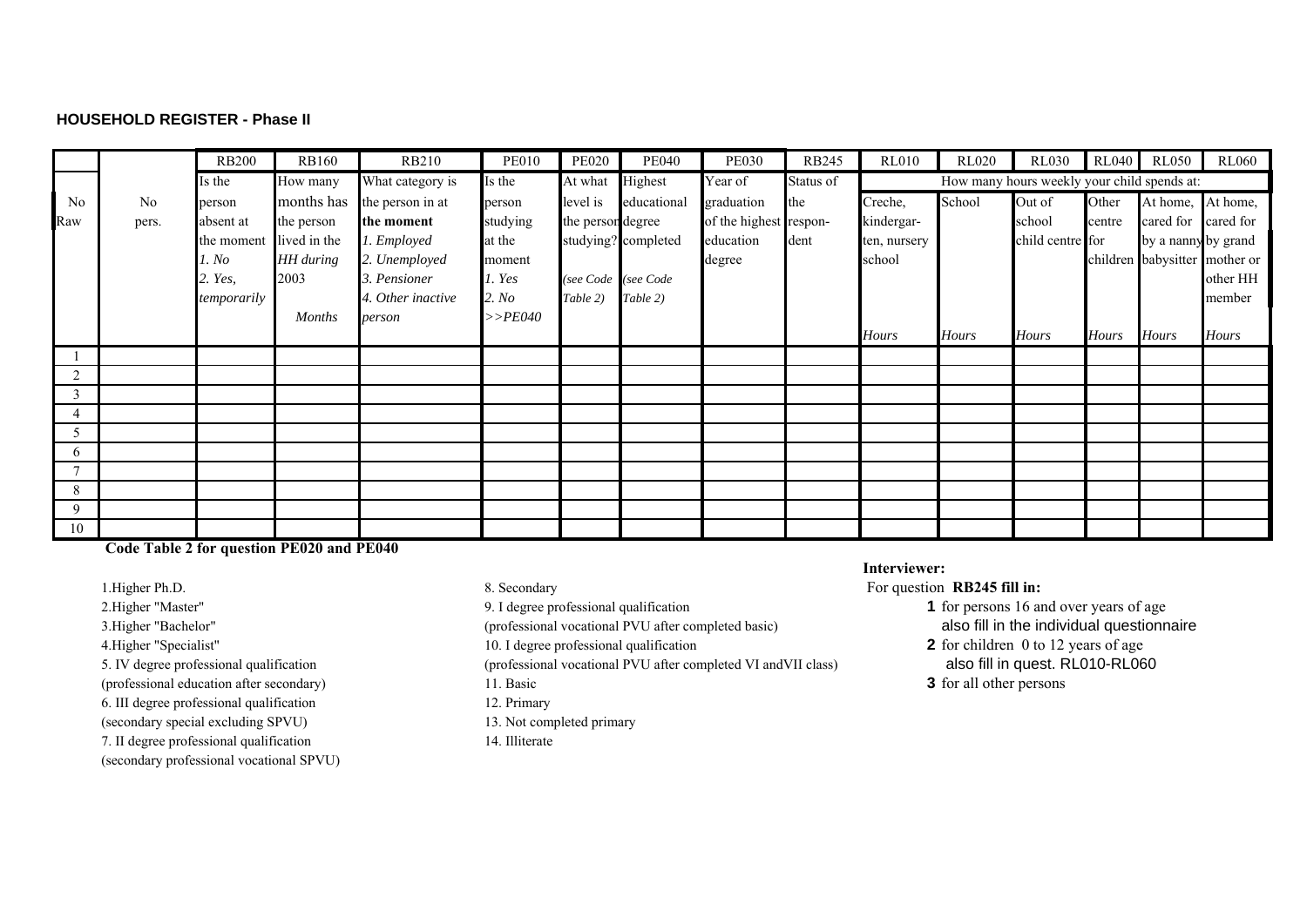| N <sub>0</sub> | Question                                                                                                                                                                                                                                  | Code                                                                                                                          | <b>Routing</b>                                          | TV                                                           |
|----------------|-------------------------------------------------------------------------------------------------------------------------------------------------------------------------------------------------------------------------------------------|-------------------------------------------------------------------------------------------------------------------------------|---------------------------------------------------------|--------------------------------------------------------------|
|                | <b>DWELLING AND LIVING CONDITIONS</b>                                                                                                                                                                                                     |                                                                                                                               |                                                         |                                                              |
| Q1             | Type of dwelling<br>Detached house<br>Part of house<br>Apartment in a building with less than 10 dwellings<br>Apartment in a building with more than 10 dwellings<br>Students/workers dormitory<br>Primitive/mobile home<br>Other (what?) | 1<br>2<br>3<br>4<br>5<br>6<br>7                                                                                               |                                                         | <b>HH010</b>                                                 |
| Q2             | Number of rooms used by the household<br>(not counting kitchen, WC, bathroom and rooms used for offices)<br>Number of rooms                                                                                                               |                                                                                                                               |                                                         | HH030                                                        |
| Q <sub>3</sub> | Is the dwelling equiped with:<br>3.1. Running water<br>3.2. Bathroom<br>3.3. Flush toilet                                                                                                                                                 | Yes<br>N <sub>0</sub><br>$\mathbf{1}$<br>$\overline{2}$<br>$\overline{1}$<br>$\overline{2}$<br>$\mathbf{1}$<br>$\overline{2}$ |                                                         | <b>HH080</b><br><b>HH090</b>                                 |
| Q4             | Do you restrict yourself when heating your dwelling?<br>Yes<br>No                                                                                                                                                                         | 1<br>$\overline{2}$                                                                                                           |                                                         | <b>HH050</b>                                                 |
| Q <sub>5</sub> | Do you have some of the following problems connected<br>with the dwelling:<br>5.1. Leaking roof, damp walls, foundations<br>5.2. Broken woodwork<br>5.3. Dark, insufficient light<br>5.4. Noisy (transport, noisy neighbours)             | Yes<br>N <sub>0</sub><br>$\mathbf{1}$<br>$\overline{c}$<br>2<br>$\frac{1}{2}$<br>$\perp$<br>2<br>$\mathbf{1}$<br>2            |                                                         | <b>HH040</b><br><b>HH040</b><br><b>HS160</b><br><b>HS170</b> |
| Q <sub>6</sub> | Do you have some of the following problems connected with the<br>residential area (the village) where you live:<br>6.1. Unclean environment<br>6.2. Risk of crime                                                                         | Yes<br>N <sub>0</sub><br>$\overline{c}$<br>1<br>$\mathbf{1}$<br>2                                                             |                                                         | <b>HS180</b><br><b>HS190</b>                                 |
| Q7             | Is your household an owner or renter of the dwelling?<br>Owner<br>Renter of a private dwelling (free rent)<br>Renter of a state/municipal dwelling<br>Renter (user) without rent                                                          | 1<br>$\overline{c}$<br>3<br>$\overline{4}$                                                                                    | $>>B$ . Q8<br>$>>B$ , Q12<br>$>>B$ , Q12<br>$>>$ B. Q16 | HH020                                                        |
|                | <b>OWNERS</b>                                                                                                                                                                                                                             |                                                                                                                               |                                                         |                                                              |
| Q8             | In which year did you buy or get (by endowment, inheritance<br>or another means) the dwelling in which you live?<br>year                                                                                                                  |                                                                                                                               |                                                         | HH031                                                        |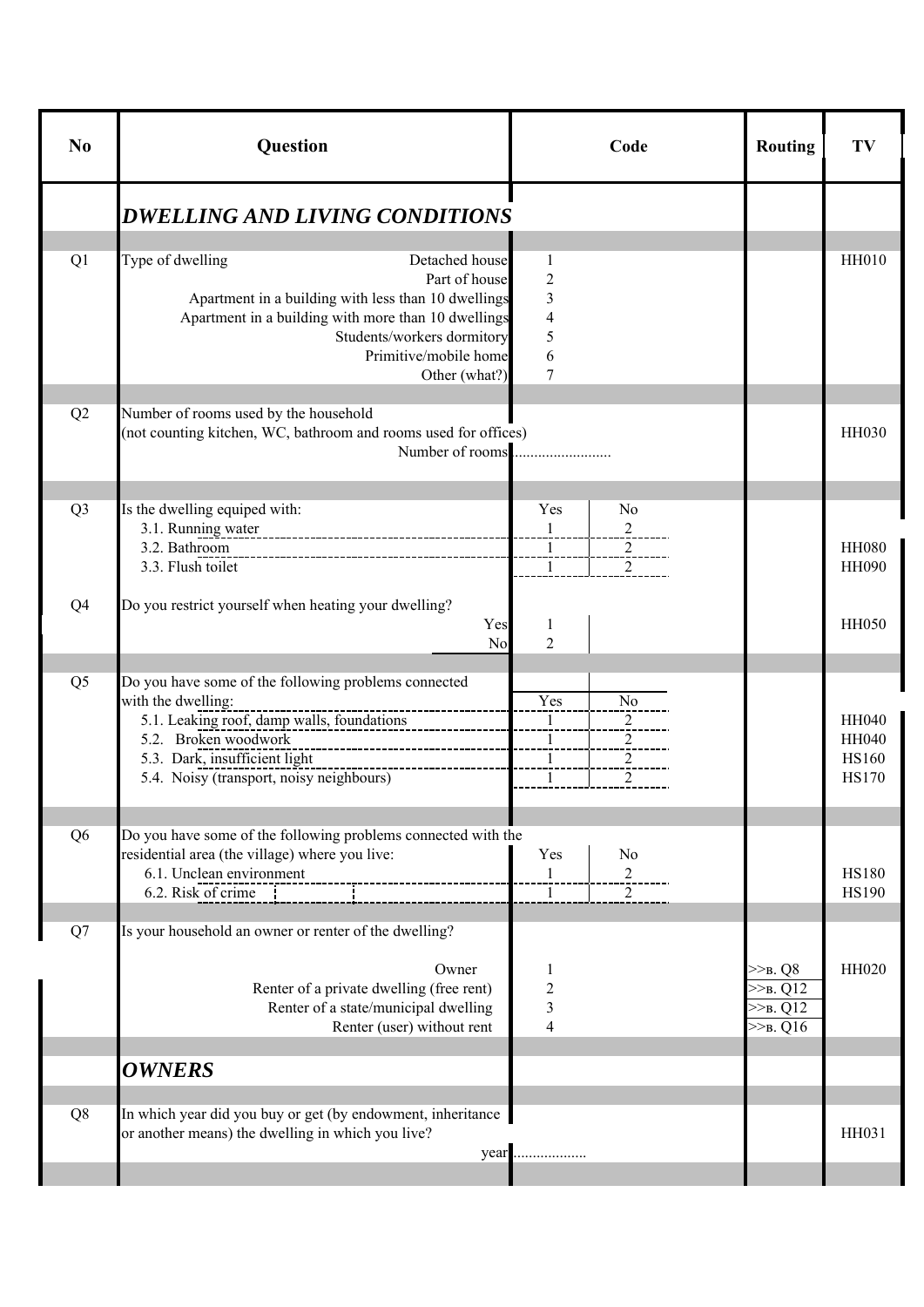| N <sub>0</sub><br>Q <sub>9</sub> | Question<br>Do you pay a loan with which you bought the dwe<br>Yes<br>No                                                                                                                                                                                                                                                                                                                               | Code<br>1<br>$\overline{2}$                                                                                                                  | <b>Routing</b><br>$>>B$ . Q11 | TV<br><b>HH070</b>           |
|----------------------------------|--------------------------------------------------------------------------------------------------------------------------------------------------------------------------------------------------------------------------------------------------------------------------------------------------------------------------------------------------------------------------------------------------------|----------------------------------------------------------------------------------------------------------------------------------------------|-------------------------------|------------------------------|
| Q10                              | Initially how much was the loan?<br>levs                                                                                                                                                                                                                                                                                                                                                               |                                                                                                                                              |                               | <b>HH070</b>                 |
| Q11                              | If you were a renter of this dwelling how much<br>would you pay monthly as a rent?<br>levs                                                                                                                                                                                                                                                                                                             | .                                                                                                                                            | $>>B$ . Q18                   | HH061                        |
|                                  | <b>RENTERS</b>                                                                                                                                                                                                                                                                                                                                                                                         |                                                                                                                                              |                               |                              |
| Q12                              | Since which year are you renting this dwelling?                                                                                                                                                                                                                                                                                                                                                        | year                                                                                                                                         |                               | HH031                        |
| Q13                              | What is your monthly rent?<br>(If expenditures for heating, electricity, water, telephone and other<br>services are included, show if possible only the rent!)<br>Q13.1. Show the whole rent regardless of the fact that part of it might<br>be paid by others: from the job, by relatives or others)<br>levs<br>Q13.2. If you do not know the real rent, show the net amount which<br>you are paying. |                                                                                                                                              |                               | <b>HH060</b>                 |
|                                  |                                                                                                                                                                                                                                                                                                                                                                                                        |                                                                                                                                              |                               |                              |
|                                  |                                                                                                                                                                                                                                                                                                                                                                                                        |                                                                                                                                              |                               |                              |
| Q14                              | Which of the expenditures shown are included in the rent?<br>Q14.1. Water<br>Q14.2. Electricity<br>Q14.3. Gas<br>Q14.4. Heating<br>Q14.5. Hot water<br>Q14.6. Telephone                                                                                                                                                                                                                                | N <sub>o</sub><br>Yes<br>$\mathbf{1}$<br>2<br>$\mathbf{1}$<br>2<br>$\overline{2}$<br>$\mathbf{1}$<br>1<br>2<br>$\overline{2}$<br>1<br>$^{2}$ |                               | <b>HH060</b><br><b>HH070</b> |
|                                  | Interviewer: Check the answers on subquestions 14.1 to 14.6.<br>If there is Yes-1 to<br>some of the subquestions $>>15$ .<br>If the answer is No-2 to all subquestions $\gg$ 18.                                                                                                                                                                                                                       |                                                                                                                                              |                               |                              |
| Q15                              | What is the approximate amount of the payments<br>included in the rent?<br>Monthly amount                                                                                                                                                                                                                                                                                                              |                                                                                                                                              | $>>B$ , Q18                   | HH060<br><b>HH070</b>        |
|                                  | <b>RENTER WITHOUT RENT</b>                                                                                                                                                                                                                                                                                                                                                                             |                                                                                                                                              |                               |                              |
| Q16                              | Since which year are you living this dwelling?<br>Year                                                                                                                                                                                                                                                                                                                                                 |                                                                                                                                              |                               | HH031                        |
| Q17                              | If you were a renter of this dwelling how much<br>would you pay monthly as a rent?<br>levs                                                                                                                                                                                                                                                                                                             |                                                                                                                                              |                               | HH061                        |
|                                  |                                                                                                                                                                                                                                                                                                                                                                                                        |                                                                                                                                              |                               |                              |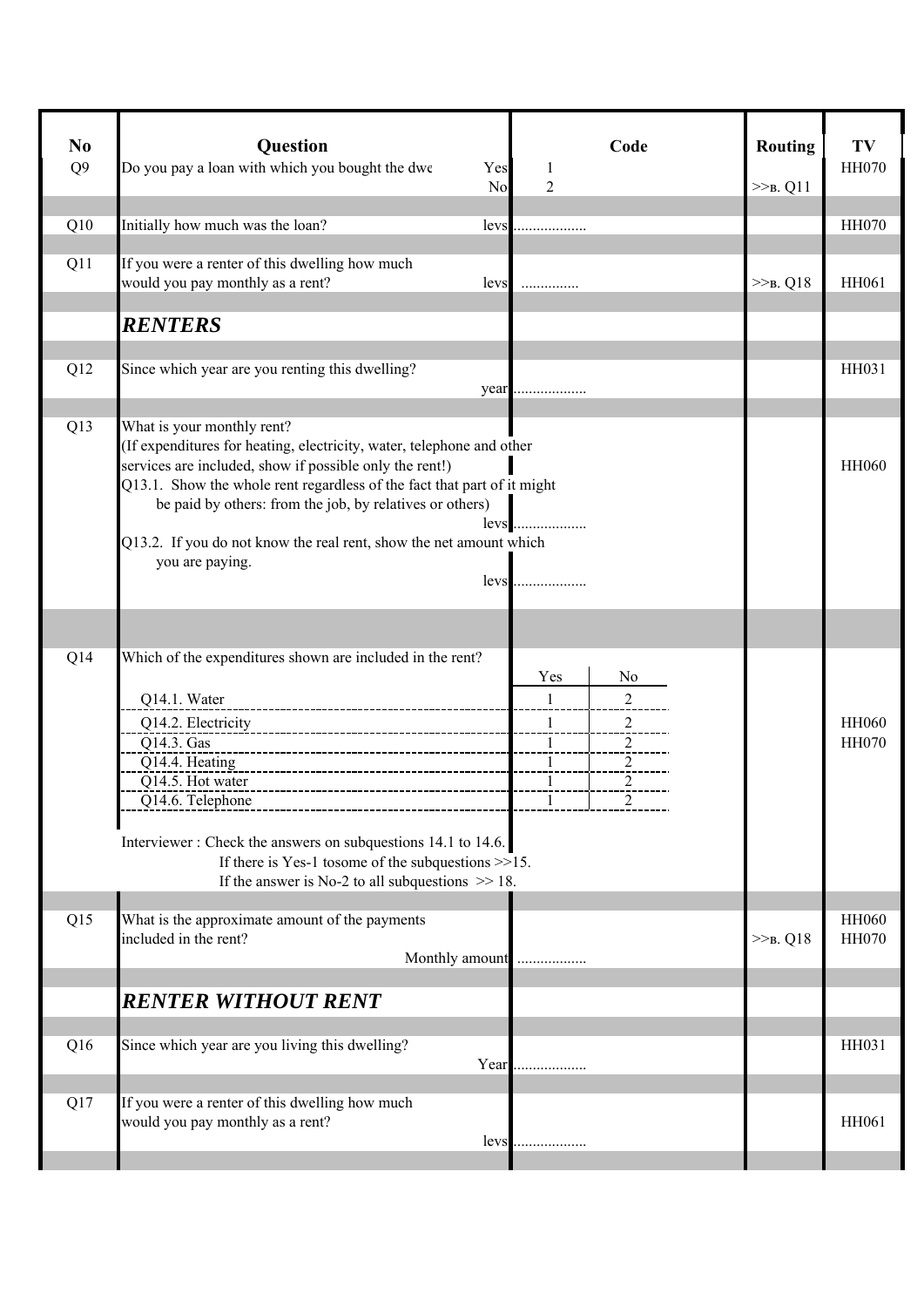| N <sub>0</sub> | Question<br><b>OWNERS AND RENTERS</b>                                                                                                                                                                                                                               |                                                                      | Code                                                                      |                         | <b>Routing</b> | TV                                                                           |
|----------------|---------------------------------------------------------------------------------------------------------------------------------------------------------------------------------------------------------------------------------------------------------------------|----------------------------------------------------------------------|---------------------------------------------------------------------------|-------------------------|----------------|------------------------------------------------------------------------------|
| Q18            | Which of the listed below expenditures have you made                                                                                                                                                                                                                |                                                                      |                                                                           |                         |                | <b>HH060</b>                                                                 |
|                | and what is the approximate monthly average amount of expenditures<br>made by your household during 2006 for:                                                                                                                                                       |                                                                      |                                                                           |                         |                | <b>HH070</b>                                                                 |
|                | (If some of these expenditures are made annually include 1/12 of them.<br>Include the expenditures only if they are not included in the rent!)                                                                                                                      |                                                                      |                                                                           |                         |                |                                                                              |
|                |                                                                                                                                                                                                                                                                     | Yes                                                                  | No                                                                        | levs                    |                |                                                                              |
|                | Q18.1. Heating<br>Q18.2. Electricity (without heating)<br>Q18.3. Cold water<br>O18.4. Hot water<br>Q18.5. Other expenditures (lift, cleaner, guard, others)                                                                                                         | $\overline{1}$<br>$\mathbf{1}$<br>-1<br>$\mathbf{1}$<br>$\mathbf{1}$ | 2<br>$\overline{2}$<br>2<br>$\overline{2}$<br>$\overline{2}$              |                         |                |                                                                              |
|                | Q18.6. Maintenance<br>Q18.7. Insurance<br>Q18.8. Property tax and waste disposal                                                                                                                                                                                    | 1<br>$\mathbf{1}$<br>$\mathbf{1}$                                    | $\overline{2}$<br>$\overline{2}$<br>$\overline{2}$                        |                         |                |                                                                              |
| Q19            | Having in mind all dwelling expenditures for 2006 (loan repayment,<br>expenditures for current maintenance, insurance) how do they<br>effect your household financial situation?<br>They burden it heavily<br>They burden it lightly<br>They don't burden it at all | 1<br>$\overline{2}$<br>3                                             |                                                                           |                         |                | <b>HS140</b>                                                                 |
|                | POSSESSION OF ITEMS FOR LASTING USE                                                                                                                                                                                                                                 |                                                                      |                                                                           |                         |                |                                                                              |
| Q20            | Does your household possess some of the items listed below?                                                                                                                                                                                                         |                                                                      |                                                                           |                         |                |                                                                              |
|                |                                                                                                                                                                                                                                                                     | Yes                                                                  | No,<br>cannot<br>afford                                                   | No,<br>other<br>reasons |                |                                                                              |
|                | Q20.1. Telephone (incl. mobile)<br>Q20.2. Colour TV<br>. ___________________<br>Q20.3. Computer<br>Q20.4. Washing mashine<br>Q20.5. Private car                                                                                                                     | 1<br>1<br>1<br>$\mathbf{1}$<br>1                                     | $\overline{2}$<br>$\overline{c}$<br>$\overline{2}$<br>$\overline{2}$<br>2 | 3<br>3<br>3<br>3<br>3   |                | <b>HS070</b><br><b>HS080</b><br><b>HS090</b><br><b>HS100</b><br><b>HS110</b> |
|                | <b>FINANCIAL SITUATION OF THE HOUSEHOLD</b>                                                                                                                                                                                                                         |                                                                      |                                                                           |                         |                |                                                                              |
| Q21            | Do you or anyone in your household have to repay other debts?<br>(for purchase of another house, villa or car, education, etc.)                                                                                                                                     |                                                                      |                                                                           |                         |                |                                                                              |
|                | Yes<br>N <sub>o</sub>                                                                                                                                                                                                                                               | 1<br>$\overline{c}$                                                  |                                                                           |                         | $>>_{B}$ . Q23 | <b>HS150</b>                                                                 |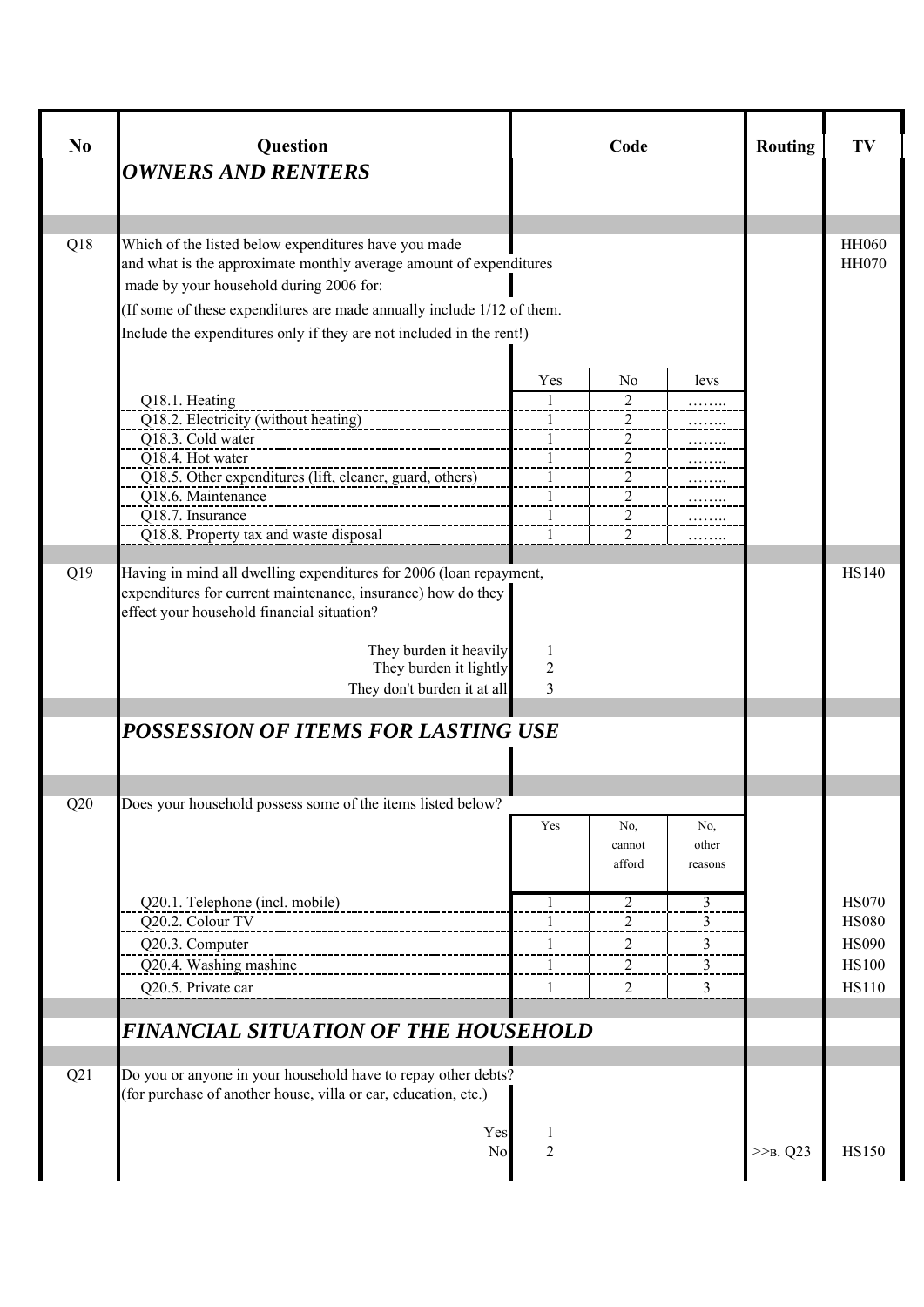| No  | Question                                                                                             | Code                                                              | <b>Routing</b> | TV                           |
|-----|------------------------------------------------------------------------------------------------------|-------------------------------------------------------------------|----------------|------------------------------|
| Q22 | How do they burden your household's financial situation?                                             |                                                                   |                |                              |
|     | A heavy burden<br>Somewhat of a burden                                                               | 1<br>$\overline{c}$                                               |                | <b>HS150</b>                 |
|     | Not burden at all                                                                                    | $\overline{\mathbf{3}}$                                           |                |                              |
| Q23 | Can you afford if you wish:<br>Q23.1. Paying for a week's annual holiday away of home                | Yes<br>N <sub>0</sub><br>$\overline{2}$<br>-1                     |                | <b>HS040</b>                 |
|     | Q23.2. Eating meat, chicken or fish every second day (or their                                       |                                                                   |                | <b>HS050</b>                 |
|     | vegetarian equivalent)                                                                               | $\overline{2}$<br>$\mathbf{1}$                                    |                |                              |
| Q24 | Can your household afford an unexpected required<br>expense (amount to be filled) and pay through    |                                                                   |                |                              |
|     | its own resources?<br>Yes                                                                            | 1                                                                 |                |                              |
|     | No                                                                                                   | $\overline{2}$                                                    |                | <b>HS060</b>                 |
| Q25 | In the last twelve months, has your household been in arrears for some of the<br>following payments? | We do not hav<br>Yes<br>N <sub>0</sub>                            |                |                              |
|     |                                                                                                      | such payments                                                     |                |                              |
|     | Q25.1. Mortgage<br>Q25.2. Other loans                                                                | $\overline{2}$<br>3<br>1<br>$\overline{2}$<br>3<br>$\mathbf{1}$   |                | <b>HS010</b><br><b>HS030</b> |
|     | Q25.3. House rent<br>-------------------------------                                                 | $\frac{3}{2}$<br>$\overline{a}$<br>1                              |                | <b>HS010</b>                 |
|     | Q25.4. Heating<br>Q25.5. Electricity                                                                 | $\overline{a}$<br>$\frac{3}{2}$<br>$\overline{1}$<br>$\mathbf{1}$ |                | <b>HS020</b><br><b>HS020</b> |
|     | ----------------------------<br>Q25.6. Water                                                         | $\overline{a}$<br>$\overline{\mathbf{3}}$<br>2<br>3<br>1          |                | <b>HS020</b>                 |
| Q26 | Having in mind your household's <i>total monthly income</i> and the                                  |                                                                   |                |                              |
|     | different sources for each of its members would you say that you                                     |                                                                   |                |                              |
|     | manage to make ends meet?<br>With great difficulty                                                   |                                                                   |                | <b>HS120</b>                 |
|     | With difficulty                                                                                      | $\overline{c}$                                                    |                |                              |
|     | With some difficulty                                                                                 | 3                                                                 |                |                              |
|     | Comparatively easy                                                                                   |                                                                   |                |                              |
|     | Easy<br>Very easy                                                                                    | 5<br>6                                                            |                |                              |
| Q27 | In your opinion, what is the minimal monthly income necessary for                                    |                                                                   |                |                              |
|     | your household to make both ends meet?                                                               |                                                                   |                | <b>HS130</b>                 |
|     |                                                                                                      | levs                                                              |                |                              |
|     | <b>SOCIAL TRANSFERS AND FAMILY BENEFITS</b>                                                          |                                                                   |                |                              |
|     |                                                                                                      |                                                                   |                |                              |
| Q28 | <i>Interviewer:</i> Check whether there are children under 16 in the                                 |                                                                   |                |                              |
|     | household                                                                                            |                                                                   | $>>_{B} Q31$   |                              |
|     | yes                                                                                                  | 1                                                                 |                |                              |
|     | no                                                                                                   | 2                                                                 |                |                              |
|     |                                                                                                      |                                                                   |                |                              |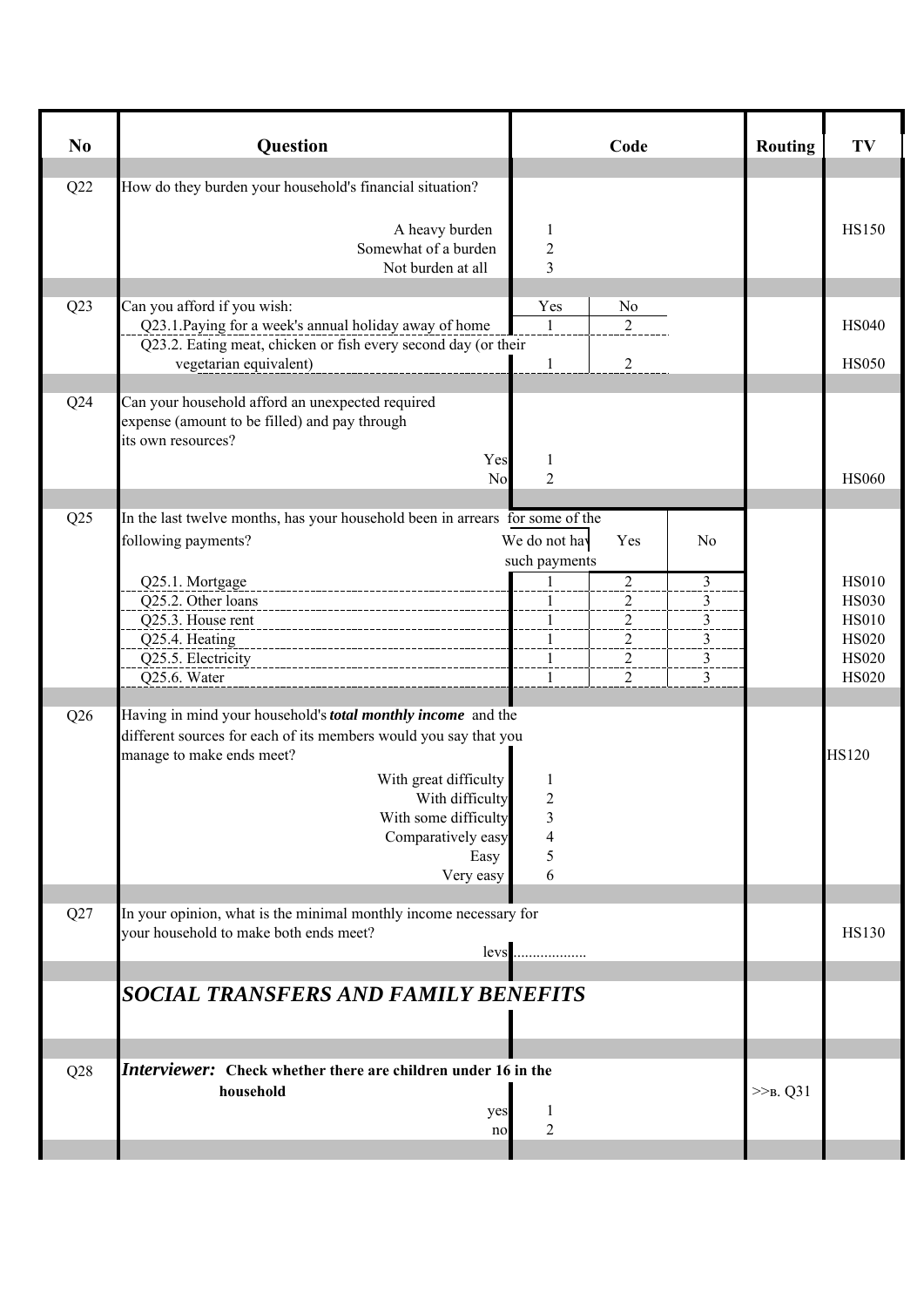| N <sub>0</sub>  | <b>Question</b>                                                                                                                                                                                                                                                                                                                                                                                                                           |                                                                                        | Code                             | <b>Routing</b> | TV           |
|-----------------|-------------------------------------------------------------------------------------------------------------------------------------------------------------------------------------------------------------------------------------------------------------------------------------------------------------------------------------------------------------------------------------------------------------------------------------------|----------------------------------------------------------------------------------------|----------------------------------|----------------|--------------|
| Q29             | Did any of the children under 16 have his/her own source of<br>income during 2006 from:                                                                                                                                                                                                                                                                                                                                                   |                                                                                        |                                  |                |              |
|                 | Q29.1. Pension from deceased parent<br>Q29.2. Disability pension<br>Q29.2. Disability pension<br>Q29.3. Education-related allowances<br>Q29.4. Other<br>________________________                                                                                                                                                                                                                                                          | Yes No<br>2<br>$\mathbf{1}$<br>$\frac{1}{1}$ 2<br>$\frac{1}{1}$ 2<br>$\frac{1}{1}$ 2   |                                  |                | HY110        |
|                 | <i>Interviewer:</i> Check the answers to subquestions 29.1 to 29.4.<br>If there is Yes-1 to some of the subquestions $>>30$ .<br>If the answer is No-2 to all subquestions $\gg$ 31.                                                                                                                                                                                                                                                      |                                                                                        |                                  |                |              |
| Q30             | What is the gross amount of these sources for 2006?                                                                                                                                                                                                                                                                                                                                                                                       | less                                                                                   |                                  |                | HY110        |
| Q31             | Have you or another member of the household received some of the<br>following social benefits during 2006 for:<br>Q31.1. Assistance payments for heating<br>Q31.2. Monthly assistance payments for rent                                                                                                                                                                                                                                   | Yes No<br>$1\quad 2$<br>$1\quad 2$                                                     | number of<br>months<br>levs<br>. |                | HY070        |
| Q32             | What is the gross amount of these sources for 2006?<br>levs                                                                                                                                                                                                                                                                                                                                                                               | .                                                                                      |                                  |                | HY070        |
| Q33             | Have you or another member of the household received some of the<br>following social benefits during 2006 for:                                                                                                                                                                                                                                                                                                                            |                                                                                        | number of                        |                |              |
|                 | Q33.1. Monthly monetary benefit for low income<br>Q33.2. Monthly payments for transportation costs<br>Q33.3. Monthly payment for stationary telephone<br>Q33.4. Benefits for medical treatment and food<br>Q33.5. Other social benefits                                                                                                                                                                                                   | Yes No<br>2<br>2<br>$\overline{1}$<br>$1\quad 2$<br>$1\quad 2$<br>$1\quad 2$           | months<br>levs                   |                | <b>HY060</b> |
| Q <sub>34</sub> | What is the gross amount of these sources for 2006?<br>levs                                                                                                                                                                                                                                                                                                                                                                               |                                                                                        |                                  |                | <b>HY060</b> |
| Q35             | Have you or another member of the household received some of the<br>following family/children related allowances during 2006 for:<br>Q35.1. Cash benefits for pregnancy<br>Q35.2. One-off benefit for a newly born child<br>Q35.3. Additional one time benefit for permanently disable 1 2<br>Q35.4. Monthly benefits for bringing up of a child younger<br>Q35.5. Monthly child benefits till 18 years of age<br>Q35.6. Pupil's benefits | Yes No<br>$1\quad 2$<br>$1\quad 2$<br>$\overline{2}$<br>1<br>$^{2}$<br>1<br>$1\quad 2$ |                                  |                | HY050        |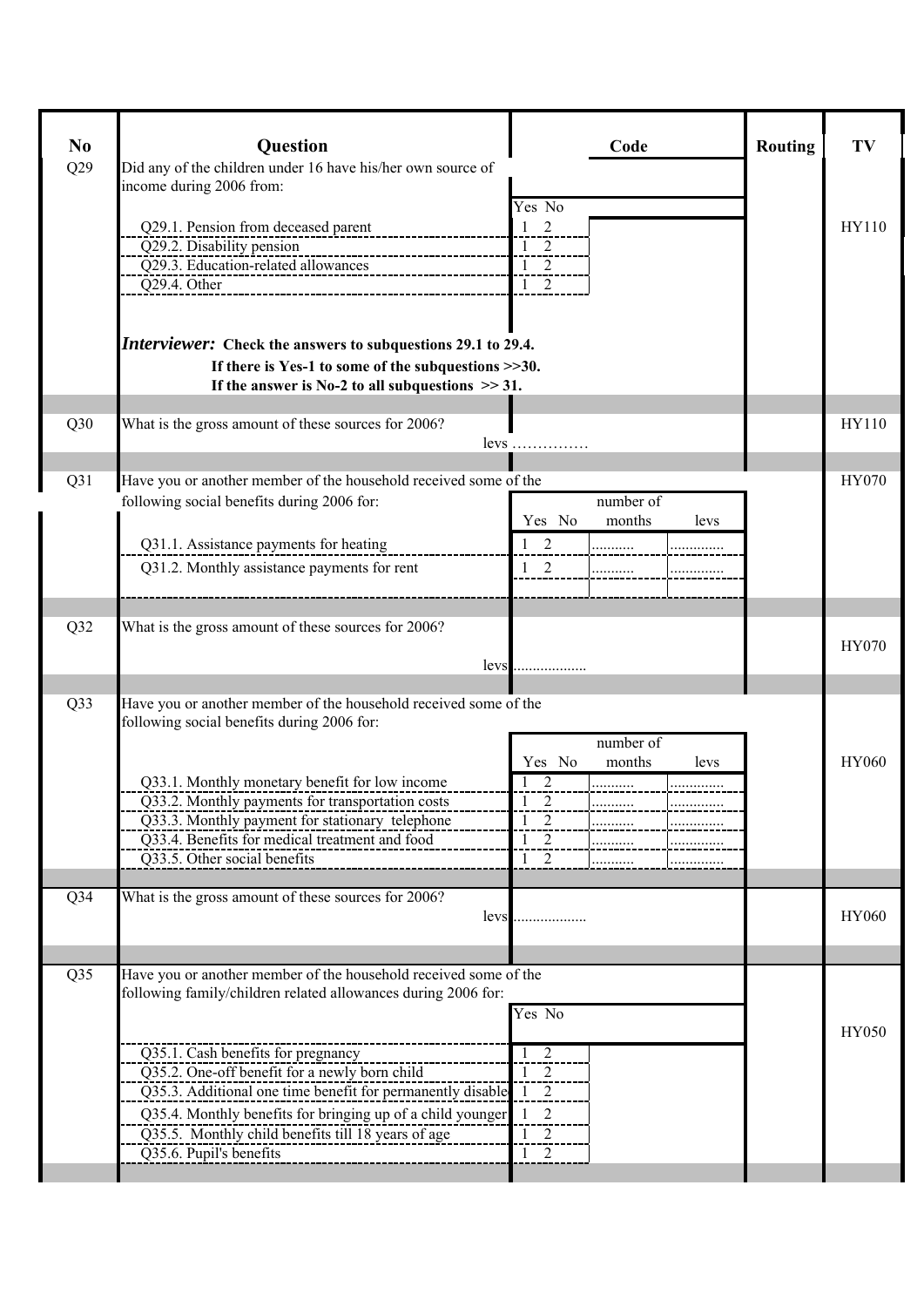| N <sub>0</sub><br>Q36 | Question<br>What is the gross amount of these sources for 2006?<br>levs                                                                                                                                                                              | Code                                                                                                                                                             | <b>Routing</b> | TV<br><b>HY050</b> |
|-----------------------|------------------------------------------------------------------------------------------------------------------------------------------------------------------------------------------------------------------------------------------------------|------------------------------------------------------------------------------------------------------------------------------------------------------------------|----------------|--------------------|
|                       | <b>TRANSFERS BETWEEN HOUSEHOLDS</b>                                                                                                                                                                                                                  |                                                                                                                                                                  |                |                    |
| Q37                   | Have you or another member of your household given<br>gratuitous assistance (in money and in kind) to a persons outside<br>your household during 2006?<br>(Do not include small birthday, Christmas, and other presents)<br>Yes<br>N <sub>0</sub>    | 1<br>2                                                                                                                                                           | $>>_{B} Q39$   | HY130              |
| Q38                   | What is the total amount of the assistance given by your household?<br>Q38.1. In cash<br>--------------------------------------<br>Q38.2. In kind<br>levs                                                                                            |                                                                                                                                                                  |                | HY130              |
| Q39                   | Have you or another member of your household received<br>gratuitous assistance (in money and in kind) from persons outside<br>your household during 2006?<br>Yes<br>N <sub>0</sub><br>(Do not include small birthday, Christmas, and other presents) | 1<br>2                                                                                                                                                           | $>>_{B}$ . Q41 | <b>HY080</b>       |
| Q40                   | What is the total amount of the assistance received by your household?<br>Q40.1. In cash<br>Q40.2. In kind<br>levs                                                                                                                                   | .                                                                                                                                                                |                | <b>HY080</b>       |
|                       | AGRICULTURAL ACTIVITY                                                                                                                                                                                                                                |                                                                                                                                                                  |                |                    |
| Q <sub>41</sub>       | Did you or your household cultivate own<br>or rented land?<br>Yes<br>No                                                                                                                                                                              | -1<br>2                                                                                                                                                          | $\gg$ B.Q48    |                    |
| Q42                   | How many decars did you cultivate?<br>decars                                                                                                                                                                                                         |                                                                                                                                                                  |                |                    |
| Q <sub>43</sub>       | Did your household grow agricultural crops during 2006?<br>Q43.1. Sereals<br>Q43.2. Vegetables<br>Q43.3. Fruits<br>Q43.4.Tobacco<br>Q43.5. Sunflower<br>Q43.6. Fodder<br>Q43.7. Greenhouse                                                           | Yes<br>N <sub>0</sub><br>$\mathbf{1}$<br>$\overline{2}$<br>$\overline{2}$<br>1<br>$\overline{a}$<br>$\overline{a}$<br>$\overline{2}$<br>$\overline{c}$<br>2<br>1 |                |                    |
| Q44                   | To what amount approximately would you estimate the agricultural<br>production of your household for 2006?<br>levs                                                                                                                                   |                                                                                                                                                                  |                |                    |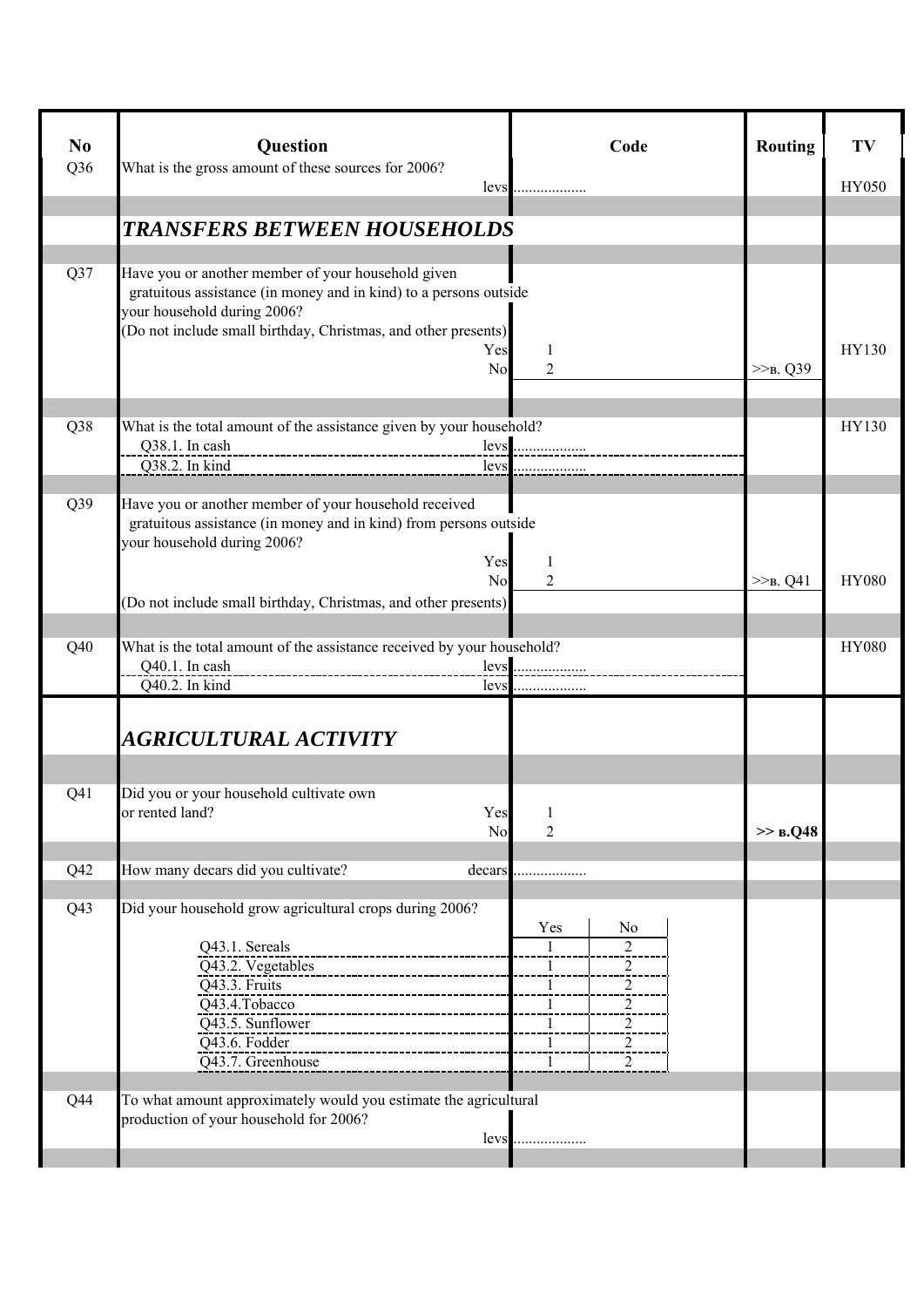| N <sub>0</sub><br>Q <sub>45</sub> | Question<br>To what amount approximately would you estimate the agricultural                                                                    | Code                | <b>Routing</b>   | TV |
|-----------------------------------|-------------------------------------------------------------------------------------------------------------------------------------------------|---------------------|------------------|----|
|                                   | production consumed by your household for 2006?<br>levs                                                                                         |                     |                  |    |
| Q46                               | Did you sell agricultural production during 2006?<br>Yes<br>No                                                                                  | 1<br>$\overline{2}$ | >> <b>B</b> .Q48 |    |
| Q47                               | What amount did you get from sales of agricultural<br>production during 2006?<br>levs                                                           |                     |                  |    |
| Q48                               | Did your household rent or let to a cooperative the land it owned<br>during 2006?<br>Yes<br>No                                                  | 1<br>$\overline{2}$ | $>>B$ . Q51      |    |
| Q49                               | How many decars?<br>decars                                                                                                                      |                     |                  |    |
| Q50                               | What amount did your household get from renting or letting<br>its land?<br>(if you were paid in kind show an approximate value in levs)<br>levs |                     |                  |    |
| Q51                               | Have you or another member of your household given<br>part of agricultural production?<br>Yes<br>No                                             | $\overline{2}$      | $>>B$ .Q53       |    |
| Q52                               | To what amount approximately would you estimate<br>the given agricultural production?<br>levs                                                   |                     |                  |    |
| Q53                               | Did your household breed stock, poultry or bees in 2006?<br>Yes<br>N <sub>o</sub>                                                               | 1<br>$\overline{c}$ | >> B.Q63         |    |
| Q54                               | Did you sell part of the bred stock?<br>Yes<br>No                                                                                               | 1<br>$\overline{2}$ | >> B. Q56        |    |
| Q55                               | What amount did you get from the sale?<br>levs                                                                                                  |                     |                  |    |